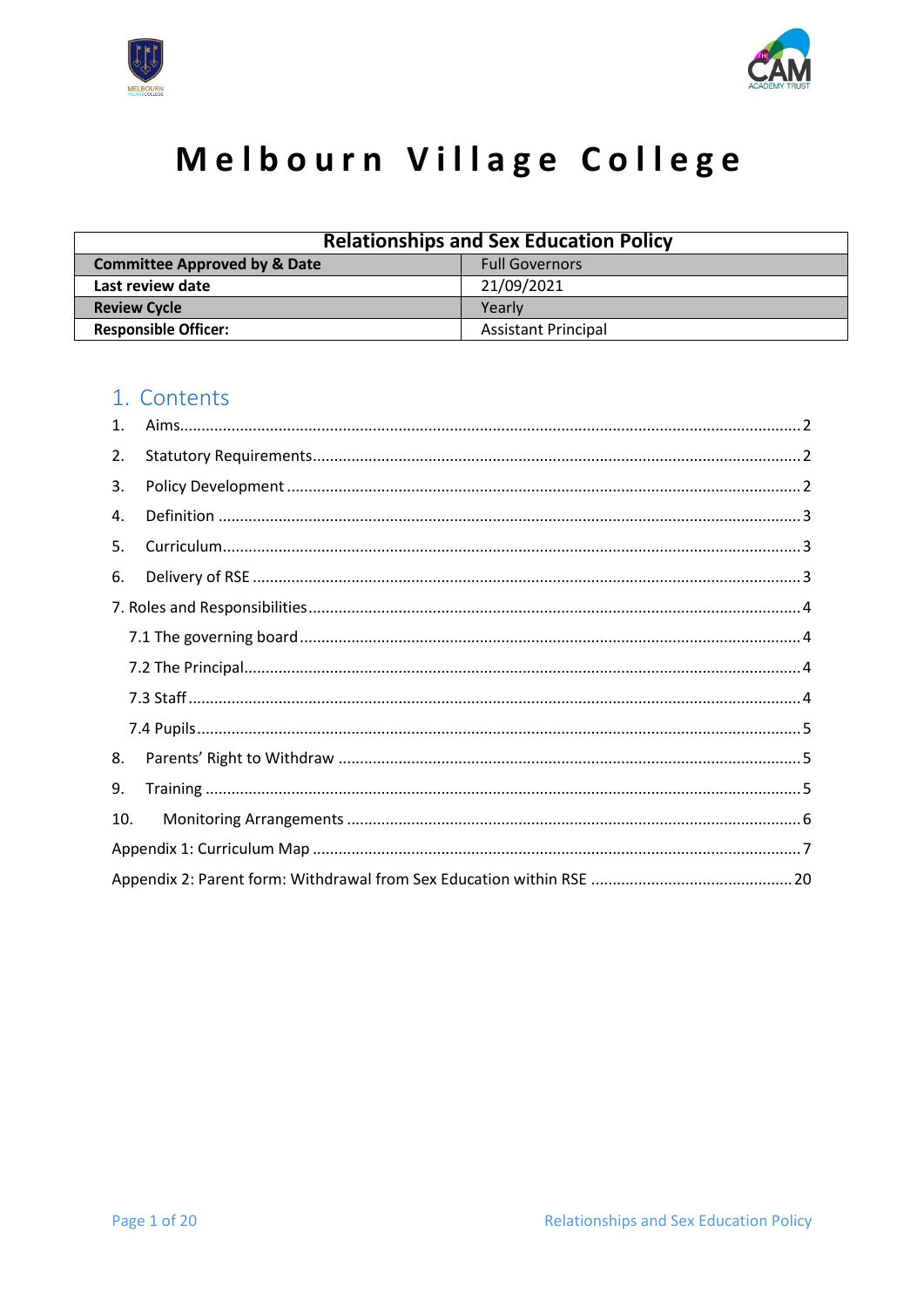



### <span id="page-1-0"></span>**1. Aims**

The aims of relationships and sex education (RSE) at our school are to:

- Provide a framework in which sensitive discussions can take place
- Prepare pupils for puberty, and give them an understanding of sexual development and the importance of health and hygiene
- Help pupils develop feelings of self-respect, confidence and empathy
- Create a positive culture around issues of sexuality and relationships
- Teach pupils the correct vocabulary to describe themselves and their bodies

We believe RSE is learning about emotional, social and physical aspects of growing up and about relationships. Melbourn Village College's 3 keys to success encourages pupils to be ready, responsible and respectful in their approach to their education, peers, staff and wider community. The teaching of RSE encourages pupils to follow and practice these 3 keys in dealing with information about the body, reproduction, sex, sexuality and sexual health. In addition, the 3 keys are incorporated into the development of essential life skills for building and maintaining positive, enjoyable, respectful and non-exploitative relationships and staying safe, both on and offline. RSE will enable young people to respectfully explore their own attitudes and those of others, thus transcending the school's ethos of "Everybody is Somebody".

### <span id="page-1-1"></span>**2. Statutory Requirements**

As a secondary academy school we must provide RSE to all pupils as per section 34 of th[e Children](http://www.legislation.gov.uk/ukpga/2017/16/section/34/enacted)  [and Social work act 2017.](http://www.legislation.gov.uk/ukpga/2017/16/section/34/enacted)

In teaching RSE, we are required by our funding agreements to have regard t[o guidance](https://www.gov.uk/government/consultations/relationships-and-sex-education-and-health-education) issued by the secretary of state as outlined in section 403 of th[e Education Act 1996.](http://www.legislation.gov.uk/ukpga/1996/56/contents)

At Melbourn Village College we teach RSE as set out in this policy.

### <span id="page-1-2"></span>**3. Policy Development**

This policy has been developed in consultation with staff, pupils and parents. The consultation and policy development process involved the following steps:

- 1. Review a member of staff or working group pulled together all relevant information including relevant national and local guidance
- 2. Staff consultation all school staff were given the opportunity to look at the policy and make recommendations
- 3. Parent/stakeholder consultation parents were sent a working draft of the policy and asked a series of questions about it. The questions offers opportunities for their input and are considered in terms of how we improve our RSE provision and information.
- 4. Pupil consultation we investigated what exactly pupils want from their RSE through some focussed discussions. These discussions help us improve the pupil experience.
- 5. Ratification once amendments were made, the policy was shared with governors and ratified.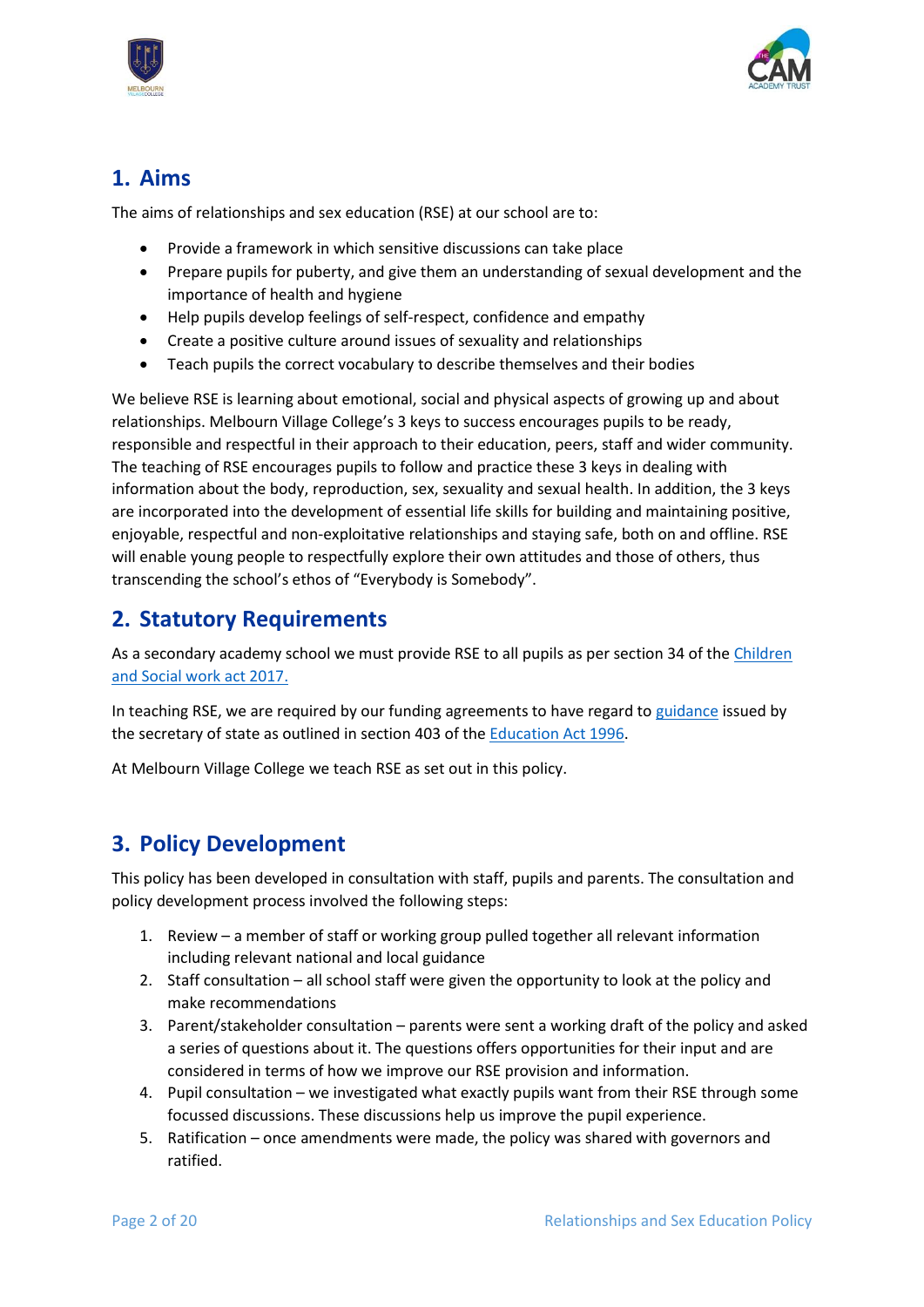



Upon review, the policy will go through a similar process.

### <span id="page-2-0"></span>**4. Definition**

RSE is about the emotional, social and cultural development of pupils, and involves learning about relationships, sexual health, sexuality, healthy lifestyles, diversity and personal identity.

RSE involves a combination of sharing information and exploring issues and values.

RSE is not about the advocation or promotion of sexual activity.

### <span id="page-2-1"></span>**5. Curriculum**

Our curriculum is set out as per Appendix 1 but we may need to adapt it as and when necessary. The curriculum is mapped against the [DFE statutory guidance](https://assets.publishing.service.gov.uk/government/uploads/system/uploads/attachment_data/file/908013/Relationships_Education__Relationships_and_Sex_Education__RSE__and_Health_Education.pdf) for teaching RSE.

We have developed the curriculum in consultation with parents, pupils and staff, taking into account the age, needs and feelings of pupils. The curriculum can be adapted depending on the needs of pupils in a year group or what is particularly relevant at a given time. If pupils ask questions outside the scope of this policy, teachers will respond in an appropriate manner, so pupils are suitably informed or signposted to an appropriate source of information.

### <span id="page-2-2"></span>**6. Delivery of RSE**

At KS3, RSE is taught within the personal, social, health and economic (PSHE) education curriculum. Social Studies at KS3 (Y7 – Y9) and Life Skills lessons in Y7 are the main mediums within which this is taught. Biological aspects of RSE are taught within the science curriculum, relationships education are covered in physical education (PE), parts of online safety linking to RSE is taught in computing and other aspects of RSE are included in religious education (RE). Other collapsed time may be used to teach RSE as appropriate at KS3.

At KS4, RSE is taught during tutor time once per week. Tutors will lead the short session with pupils on a focussed topic. Aspects of RSE are also covered in core subjects for all pupils include Science and Core PE. In addition, collapsed timetable time is allocated to targeted areas of the curriculum that require more time for deep exploration, possibly with some delivery from external personnel. The exact format of this may change year on year depending on resources, timetabling and the needs of our pupils.

RSE focuses on giving young people the information they need to help them develop healthy, nurturing relationships of all kinds including:

- Families
- Respectful relationships, including friendships
- Online and media
- Being safe
- Intimate and sexual relationships, including sexual health

For more information about our RSE curriculum, see Appendix 1.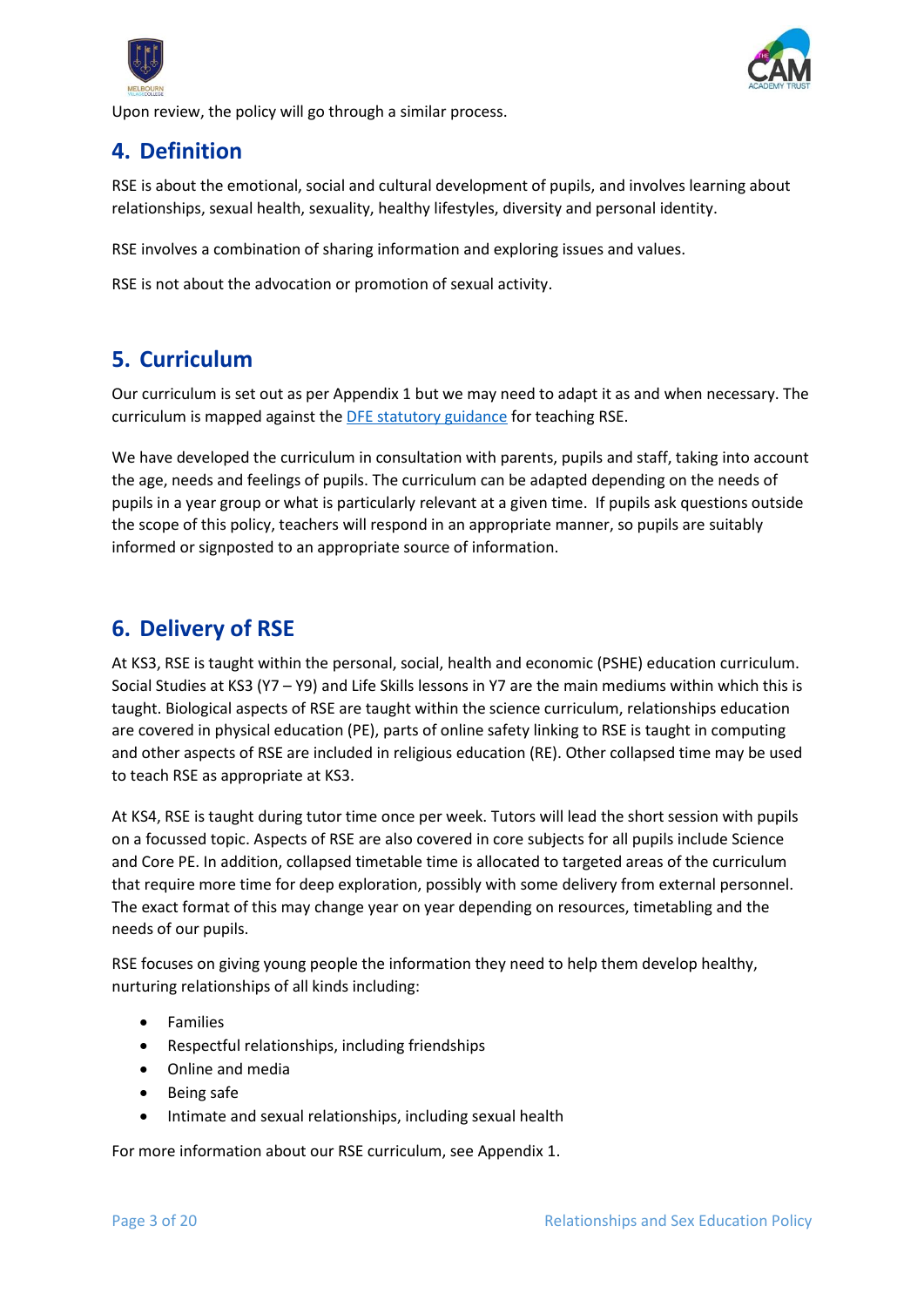



We have a duty under the Equalities Act 2010, to ensure that our provision is inclusive of all pupils. We understand that a proportion of our students will not identify as heterosexual or cisgender (where their birth sex correlates to their gender identity). We understand that our provision must meet their needs and recognise that all students will learn more about healthy relationships if RSE is fully inclusive. We will also carefully consider special educational needs or disability, religion, cultural and linguistic background when planning and delivering RSE.

In relation to sexual orientation, sexuality, gender identity, religion and cultural diversity, we value the difference amongst our students and their families and, in addressing different views and beliefs, seek to promote respect and understanding.

In order to ensure the RSE Curriculum meets the needs of all:

• We will teach about RSE themes relevant to all, using examples of different sexual orientations, gender identities, lifestyles and faith backgrounds.

• We will accept and celebrate difference, enabling young people to respectfully question their views and those of others.

• We will encourage respect and positive communication and discourage abuse and exploitation.

• We will not ask students to represent the views of a particular religious or cultural group, sexual orientation or gender identity to their peers, unless they choose to do so.

**In relation to those with special educational needs or disability (SEND)**, we will ensure our RSE programme includes them. We will consider:

- their level of vulnerability
- their need to learn and demonstrate appropriate behaviour
- their need to develop self-esteem and positive body image
- the need to involve all staff, including ancillary staff and carers, in policy development, planning and training
- the management of personal care
- <span id="page-3-0"></span>• clarity about sources of support for students.

### **7. Roles and Responsibilities**

#### <span id="page-3-1"></span>**7.1 The governing board**

The governing board will approve the RSE policy and hold the Principal to account for its implementation.

#### <span id="page-3-2"></span>**7.2 The Principal/Assistant Principal**

The Principal is responsible for ensuring that RSE is taught consistently across the school, and the Assistant Principal for managing requests to withdraw pupils from non-statutory components of RSE (see section 8).

#### <span id="page-3-3"></span>**7.3 Staff**

Staff are responsible for:

- Delivering RSE in a sensitive way
- Modelling positive attitudes to RSE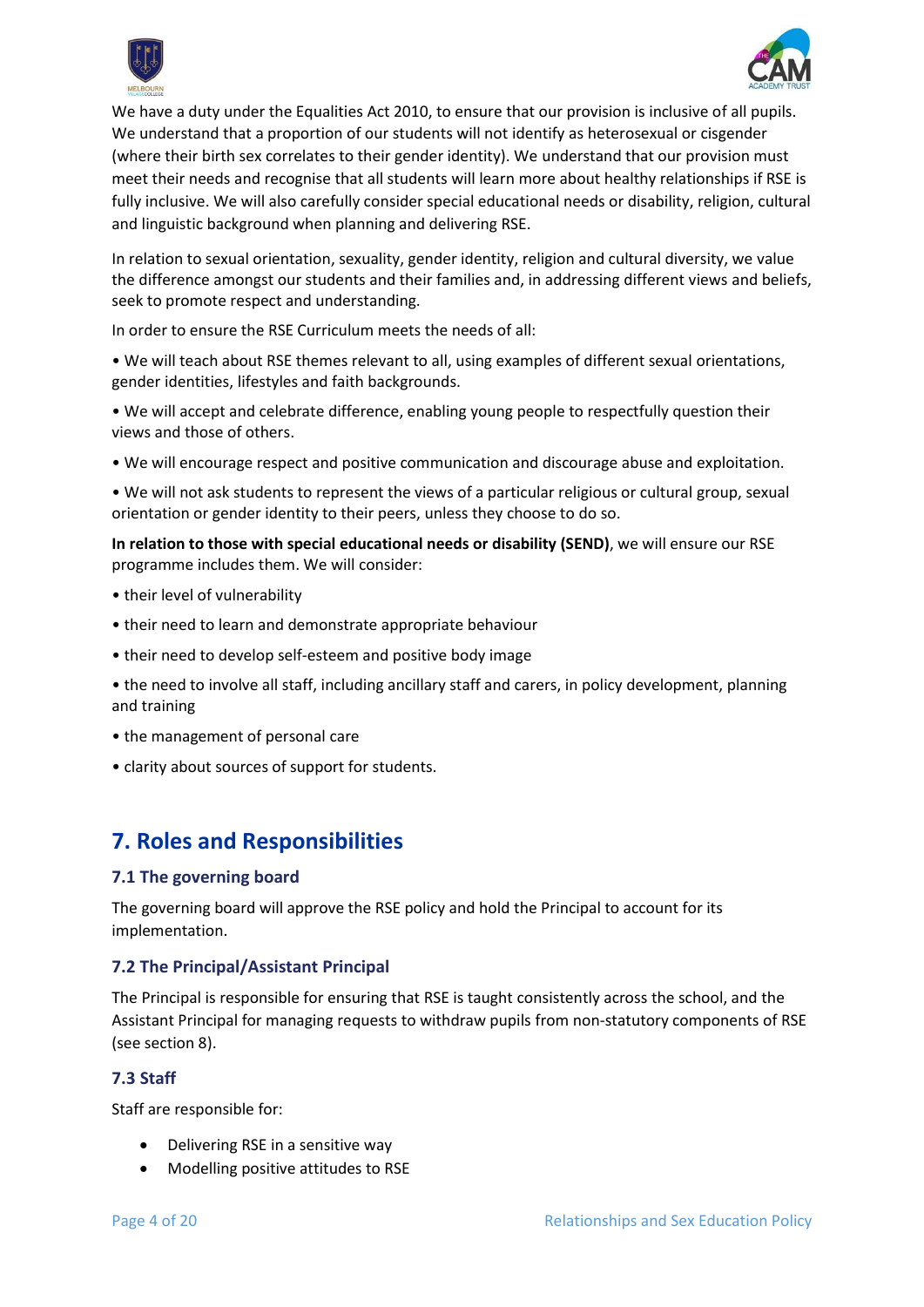



- Monitoring progress
- Responding to the needs of individual pupils
- Responding appropriately to pupils whose parents wish them to be withdrawn from the non-statutory components of RSE
- Ensuring safeguarding is at the forefront of practice and concerns are logged as per the schools Safeguarding Policy.
- Other concerns can be raised through the appropriate channel, normally the tutor, HoY and pastoral team.
- Engage in signposting pupils to appropriate support both in school (e.g. tutors, Head of Year, Pastoral Team, SLT) and out of school (support services, online websites)

Staff do not have the right to opt out of teaching RSE, however the school will consider staffs willingness, confidence and knowledge of the themes to be taught. In addition, support and training can be made available where appropriate. Staff who have concerns about teaching RSE are encouraged to discuss this with the Principal or Assistant Principal.

We currently have a main designated teacher who teachers RSE as part of the PSHE curriculum at KS3. At times, other teachers may teach RSE at KS3 when required. At KS4 tutors deliver parts of the RSE curriculum during tutor time. For both key stages, external speakers and experts will deliver aspects of the curriculum as part of a lesson or during other collapsed time.

#### <span id="page-4-0"></span>**7.4 Pupils**

Pupils are expected to engage fully in RSE and, when discussing issues related to RSE, treat others with respect and sensitivity.

### <span id="page-4-1"></span>**8. Parents' Right to Withdraw**

Parents have the right to withdraw their children from the non-statutory components of sex education within RSE (which does not include aspects taught as part of the science national curriculum) up to and until 3 terms before the child turns 16. After this point, if the child wishes to receive sex education rather than being withdrawn, the school will arrange this.

Requests for withdrawal should be put in writing using the form found in Appendix 2 of this policy and addressed to the Assistant Principal.

A copy of withdrawal requests will be placed in the pupil's educational record. The Assistant Principal will discuss the request with parents and take appropriate action.

Alternative work in an alternative location will be given to pupils who are withdrawn from sex education.

### <span id="page-4-2"></span>**9. Training**

Relevant staff can access support and training on the delivery of RSE. Directed meeting and training time may be allocated to relevant staff for this, as well as more informal support.

The Assistant Principal may facilitate visitors from outside the school, such as school nurses or sexual health professionals, to provide support and training to staff teaching RSE.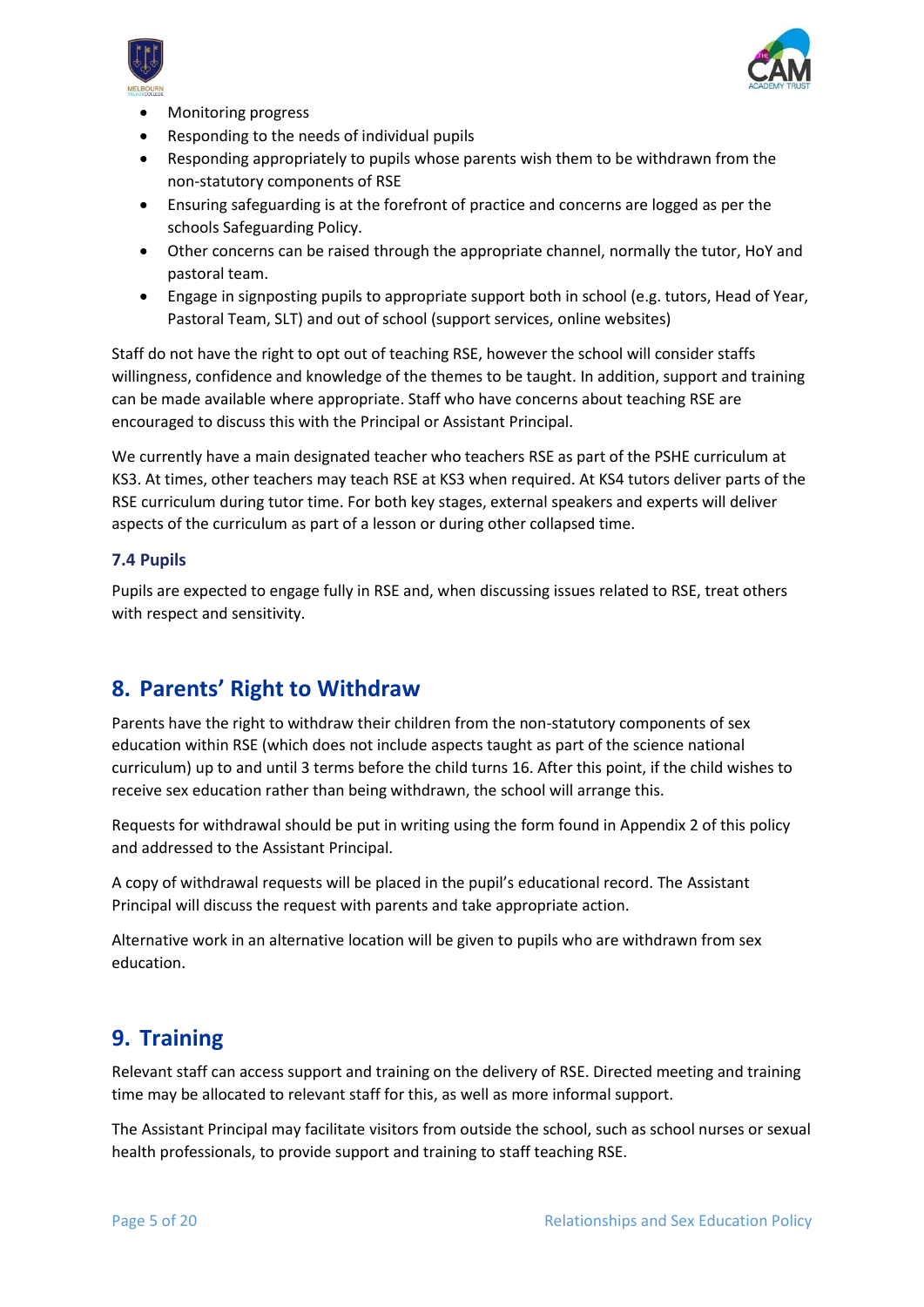



### <span id="page-5-0"></span>**10. Monitoring Arrangements**

The delivery of RSE is monitored by the Assistant Principal and Head of Department through:

- Planning scutinies
- Learning walks/observations
- Pupil work scrutinies
- Pupil feedback

Pupils' development in RSE is monitored by teachers as part of our internal assessment systems.

This policy will be reviewed by the Assistant Principal [every 3 years]. At every review, the policy will be approved by governors.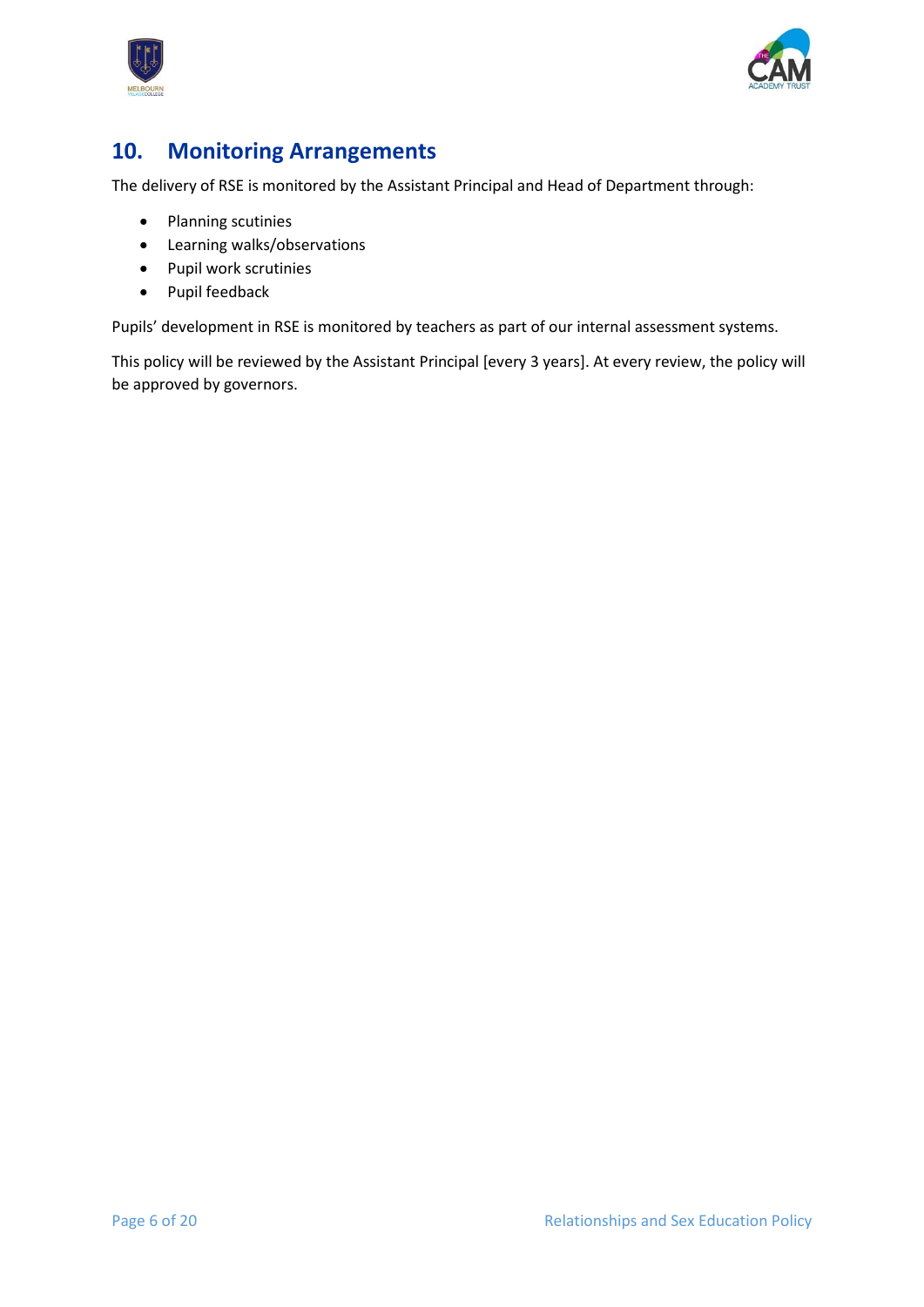



## **Appendix 1: Curriculum Map (the "pupils should know" section is taken from the [DFE statutory guidance](https://assets.publishing.service.gov.uk/government/uploads/system/uploads/attachment_data/file/908013/Relationships_Education__Relationships_and_Sex_Education__RSE__and_Health_Education.pdf) on the delivery of RSE)**

<span id="page-6-0"></span>

| <b>TOPIC</b> | PUPILS SHOULD KNOW                                                                                                                                                                                                                                                                                                                                        | When taught and in what curriculum area e.g. PSHE, Social studies, computing, PE, Science.                    |                                                                                                |
|--------------|-----------------------------------------------------------------------------------------------------------------------------------------------------------------------------------------------------------------------------------------------------------------------------------------------------------------------------------------------------------|---------------------------------------------------------------------------------------------------------------|------------------------------------------------------------------------------------------------|
|              |                                                                                                                                                                                                                                                                                                                                                           | KS3                                                                                                           | KS4                                                                                            |
| Families     | • That there are different types of committed, stable<br>relationships                                                                                                                                                                                                                                                                                    | Y7 PSHE Different types of families<br>Spring 1 L17<br>Y9 RE Unit 4 Human Relationships (GCSE)                | Y10 PSHE Spring 1 L16<br>Same sex relationships<br>Y11 PSHE Autumn 2 L13<br>Relationship types |
|              | • How these relationships might contribute to human<br>happiness and their importance for bringing up<br>children                                                                                                                                                                                                                                         | Y9 RE Unit 4 Human Relationships (GCSE)                                                                       |                                                                                                |
|              | • What marriage is, including their legal status e.g. that<br>marriage carries legal rights and protections not<br>available to couples who are cohabiting or who have<br>married, for example, in an unregistered religious<br>ceremony<br>• Why marriage is an important relationship choice for<br>many couples and why it must be freely entered into | RE Y7 – importance and reasons for<br>marriage Unit 2 - The Island<br>Y9 RE Unit 4 Human Relationships (GCSE) | Y11 PSHE Spring 2 L22<br><b>Forced Marriage</b>                                                |
|              | • The characteristics and legal status of other types of<br>long-term relationships                                                                                                                                                                                                                                                                       | Y9 RE Unit 4 Human Relationships (GCSE)                                                                       |                                                                                                |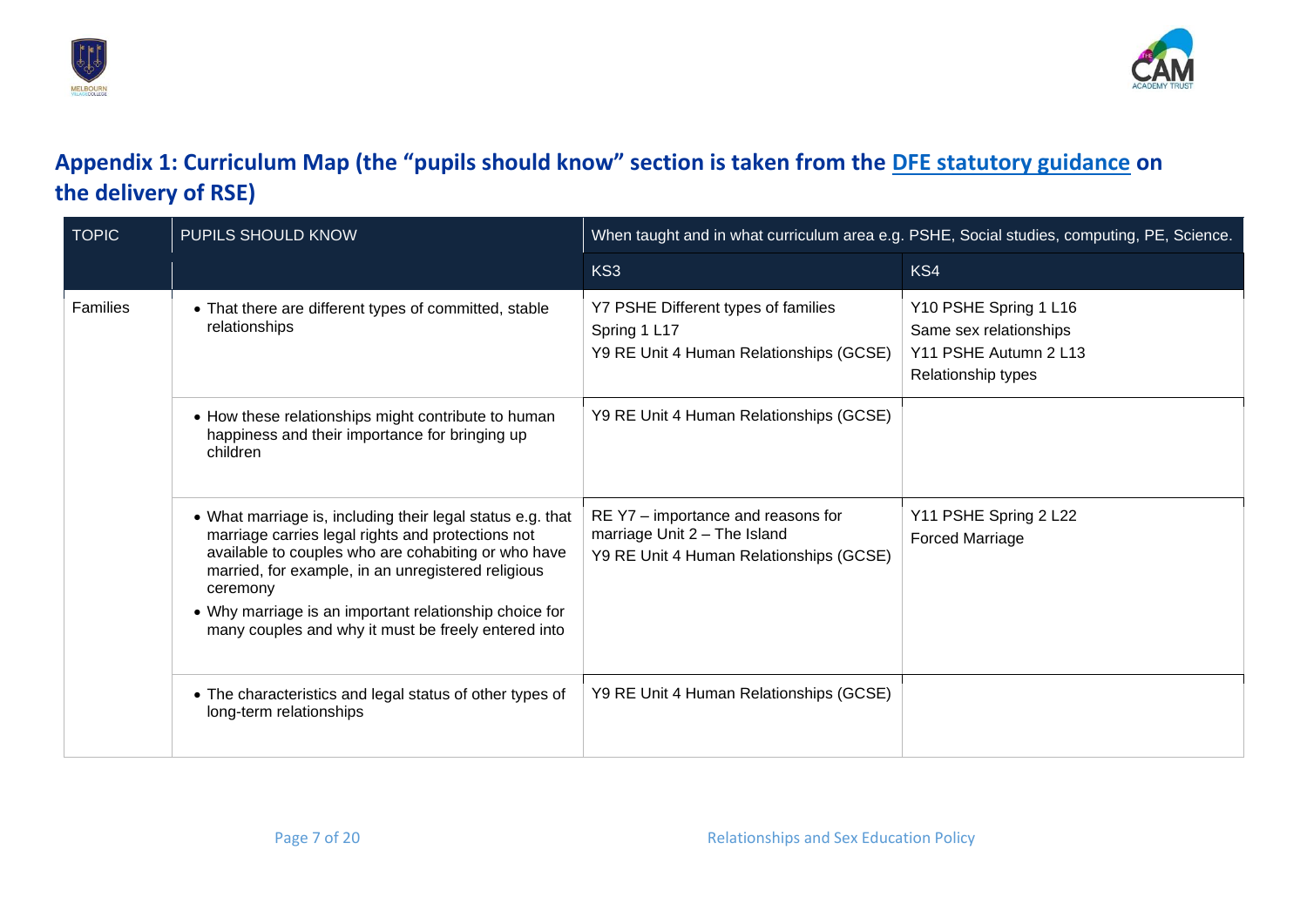



| <b>TOPIC</b>                                             | PUPILS SHOULD KNOW                                                                                                                                                                                                                                                                                                                                                                                                                                                  |                                                                                                                                                                                                                                                                                                                                          | When taught and in what curriculum area e.g. PSHE, Social studies, computing, PE, Science.                                              |
|----------------------------------------------------------|---------------------------------------------------------------------------------------------------------------------------------------------------------------------------------------------------------------------------------------------------------------------------------------------------------------------------------------------------------------------------------------------------------------------------------------------------------------------|------------------------------------------------------------------------------------------------------------------------------------------------------------------------------------------------------------------------------------------------------------------------------------------------------------------------------------------|-----------------------------------------------------------------------------------------------------------------------------------------|
|                                                          |                                                                                                                                                                                                                                                                                                                                                                                                                                                                     | KS3                                                                                                                                                                                                                                                                                                                                      | KS4                                                                                                                                     |
|                                                          | • The roles and responsibilities of parents with respect<br>to raising of children, including the characteristics of<br>successful parenting                                                                                                                                                                                                                                                                                                                        |                                                                                                                                                                                                                                                                                                                                          | Y10 PSHE Summer 1 L33<br>Parenting                                                                                                      |
|                                                          | • How to: determine whether other children, adults or<br>sources of information are trustworthy: judge when a<br>family, friend, intimate or other relationship is unsafe<br>(and to recognise this in others' relationships); and,<br>how to seek help or advice, including reporting<br>concerns about others, if needed                                                                                                                                          | Y8 PSHE Autumn 1 Lesson 7<br>Domestic conflict<br>Y9 PSHE Autumn 2 Lesson 9<br>Abusive relationships                                                                                                                                                                                                                                     | Y10 Spring 1 L17 Fake news                                                                                                              |
| Respectful<br>relationships,<br>including<br>friendships | • The characteristics of positive and healthy<br>friendships (in all contexts, including online)<br>including: trust, respect, honesty, kindness,<br>generosity, boundaries, privacy, consent and the<br>management of conflict, reconciliation and ending<br>relationships. This includes different (non-sexual)<br>types of relationship<br>• Practical steps they can take in a range of different<br>contexts to improve or support respectful<br>relationships | Y7 PSHE Spring 1 L16 Maintaining positive<br>relationships<br>Y7 PSHE Spring 1 L18 Romance, teenage<br>love and relationships<br>Y7 PSHE Spring 1 L21 Keeping safe and<br>positive relationships<br>Y8 PSHE Autumn 1 L1 Consent<br>Y8 PSHE Autumn 1 L4 Sexting and image<br>share danger<br><b>KS3 RE Generally</b><br>KS3 PE - teamwork | Y11 PSHE Autumn 2 L15 Break-ups<br>Y11 PSHE Spring 2 L27 Social media<br>Y11 PSHE Spring 2 L24 Conflict management<br>KS4 PE - Teamwork |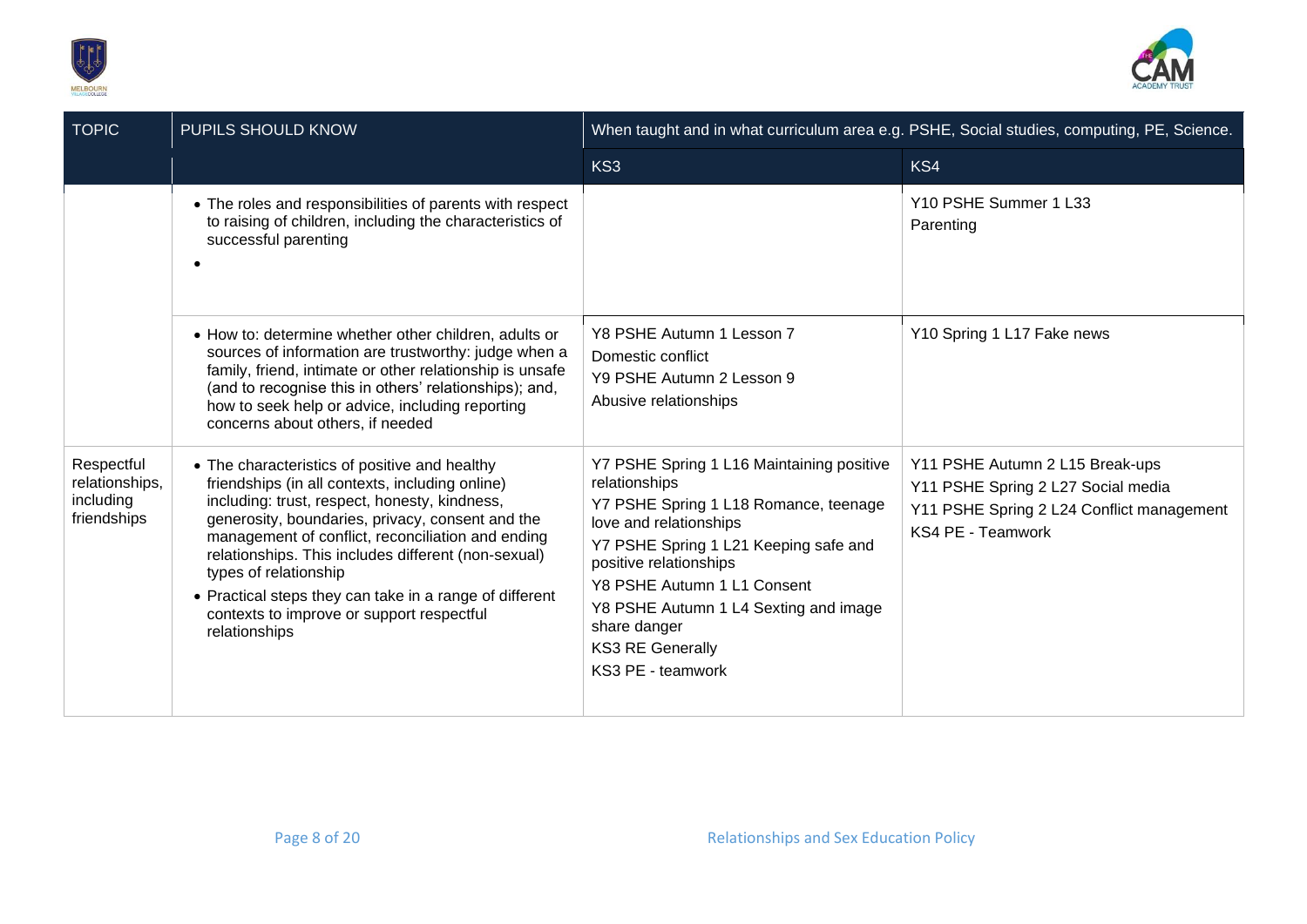



| <b>TOPIC</b> | PUPILS SHOULD KNOW                                                                                                                                                                                                                                                                                                                                                                                                                                                                           |                                                                                                                                                                                                                                                                                                                                                                       | When taught and in what curriculum area e.g. PSHE, Social studies, computing, PE, Science.                                                                                                                                                                                                                                                                                                                   |
|--------------|----------------------------------------------------------------------------------------------------------------------------------------------------------------------------------------------------------------------------------------------------------------------------------------------------------------------------------------------------------------------------------------------------------------------------------------------------------------------------------------------|-----------------------------------------------------------------------------------------------------------------------------------------------------------------------------------------------------------------------------------------------------------------------------------------------------------------------------------------------------------------------|--------------------------------------------------------------------------------------------------------------------------------------------------------------------------------------------------------------------------------------------------------------------------------------------------------------------------------------------------------------------------------------------------------------|
|              |                                                                                                                                                                                                                                                                                                                                                                                                                                                                                              | KS3                                                                                                                                                                                                                                                                                                                                                                   | KS4                                                                                                                                                                                                                                                                                                                                                                                                          |
|              | • How stereotypes, in particular stereotypes based on<br>sex, gender, race, religion, sexual orientation or<br>disability, can cause damage (e.g. how they might<br>normalise non-consensual behaviour or encourage<br>prejudice)<br>• That in school and in wider society they can expect to<br>be treated with respect by others, and that in turn<br>they should show due respect to others, including<br>people in positions of authority and due tolerance of<br>other people's beliefs | Y8 Citizenship Spring 2 L24 Protecting<br>religious freedom<br>Y8 PSHE Summer 1 L32 Stereotypes and<br>prejudice: Disability<br><b>KS3 RE Generally</b><br>Y8 PSHE Autumn 2 L8 British values:<br>Tolerance<br>Y8 Citizenship Spring 2 L26 British values<br>Y9 PSHE Autumn 2 L11 The LGBTQAI+<br>community<br>KS3 PE - sportsmanship, respect to<br>unpires/referees | Y10 PSHE Autumn 2 L8 Sexism<br>Y10 PSHE Autumn 2 L9 Racism<br>Y10 PSHE Autumn 2 L10 Prejudice and<br>women<br>Y10 PSHE Summer 2 L37 Identity and<br>diversity<br>Y10 PSHE Summer 2 L38 Multiculturalism<br>Y11 PSHE Spring 2 Lesson 23 Transgender<br>GCSE PE (paper 2) and Sport Studies (RO51)<br>- race, religion, gender, disability in Sport.<br>KS4 PE - sportsmanship, respect to<br>unpires/referees |
|              | • About different types of bullying (including<br>cyberbullying), the impact of bullying, responsibilities<br>of bystanders to report bullying and how and where<br>to get help<br>• That some types of behaviour within relationships are<br>criminal, including violent behaviour and coercive<br>control                                                                                                                                                                                  | Y7 PSHE Spring 1 L18 Bullying or banter<br>Y7 PSHE Autumn 2 L6 Safe social media<br>Y7 PSHE Spring 1 L20 Preventing online<br>bullying<br>Y8 Citizenship Spring 2 L22 Free speech<br>and hate speech<br>Y8 Citizenship Spring 2 L25 What is racism<br>and how can we prevent it?<br>Y9 PSHE Summer 2 L39 How does the law<br>deal with young offenders                | Y10 PSHE Summer 2 L39 Hate crime                                                                                                                                                                                                                                                                                                                                                                             |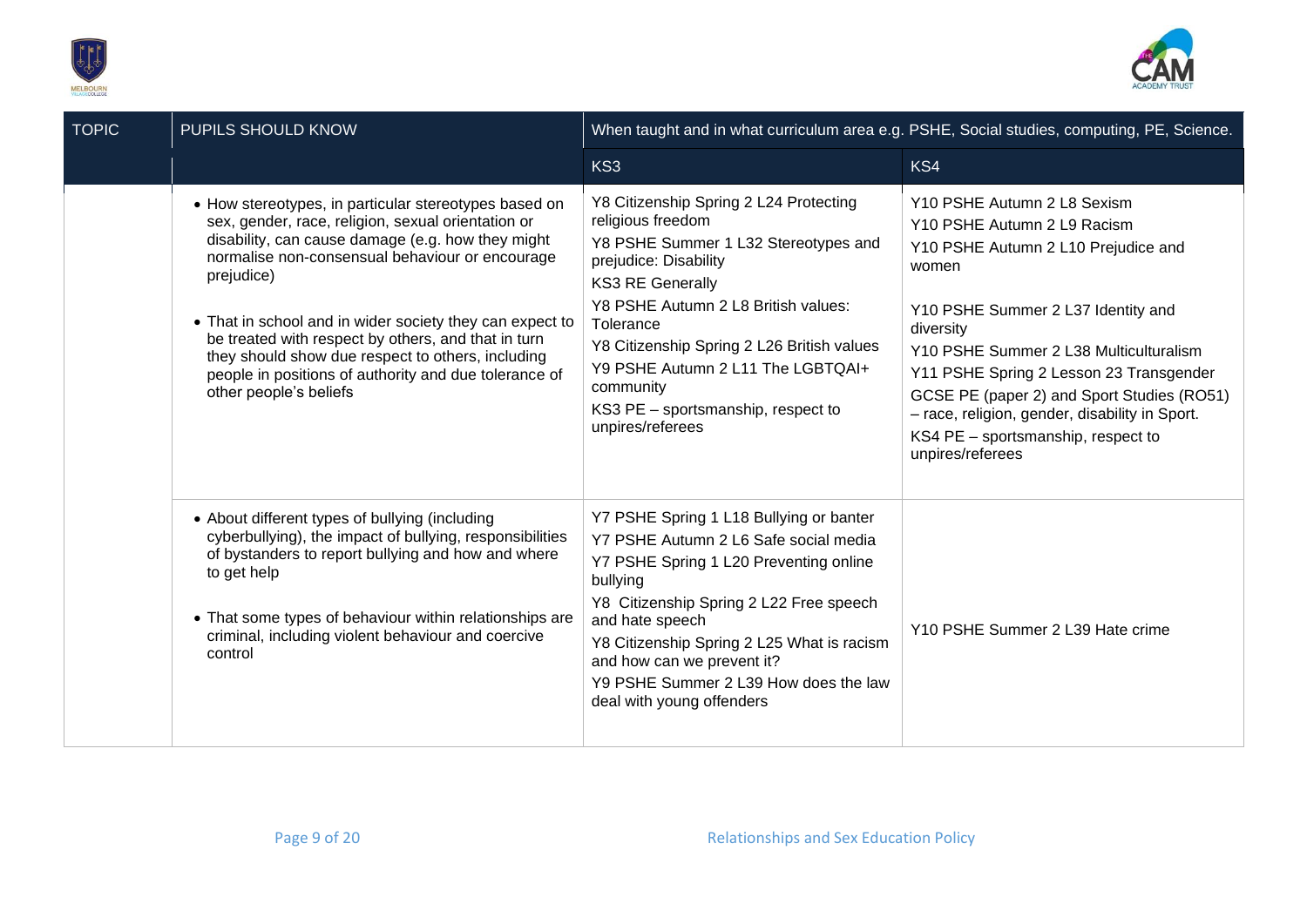



| <b>TOPIC</b>        | PUPILS SHOULD KNOW                                                                                                                                                                                                                                                                                              |                                                                                                                                                                                                                                                                         | When taught and in what curriculum area e.g. PSHE, Social studies, computing, PE, Science.                                                                                                                                                                              |
|---------------------|-----------------------------------------------------------------------------------------------------------------------------------------------------------------------------------------------------------------------------------------------------------------------------------------------------------------|-------------------------------------------------------------------------------------------------------------------------------------------------------------------------------------------------------------------------------------------------------------------------|-------------------------------------------------------------------------------------------------------------------------------------------------------------------------------------------------------------------------------------------------------------------------|
|                     |                                                                                                                                                                                                                                                                                                                 | KS3                                                                                                                                                                                                                                                                     | KS4                                                                                                                                                                                                                                                                     |
|                     | • What constitutes sexual harassment and sexual<br>violence and why these are always unacceptable<br>The legal rights and responsibilities regarding<br>equality (particularly with reference to the protected<br>characteristics as defined in the Equality Act 2010)<br>and that everyone is unique and equal | Y7 PSHE Autumn 1 L5 Prejudice and<br>discrimination<br><b>KS3 RE Generally</b><br>Y8 PSHE Autumn 2 Prejudice and<br>discrimination: Religion<br>Y8 Citizenship Spring 2 L23 Civil liberties<br>Y8 PSHE Summer 1 L33 Homophobia:<br>LGBT discrimination around the world | Y10 PSHE Spring 2 L24 Consent and rape<br>Y10 PSHE Summer 1 L30 Revenge porn<br>Y11 PSHE Spring 1 L19 Harassment / Stalking<br>Y10 PSHE Autumn 2 L12 Work: equal<br>opportunities<br>GCSE PE and KS4 Sports Studies                                                     |
|                     | • Their rights, responsibilities and opportunities online,<br>including that the same expectations of behaviour<br>apply in all contexts, including online<br>$\bullet$                                                                                                                                         | Y7 PSHE Spring 1 L20 Preventing online<br>bullying<br>Y8 PSHE Autumn 2 L13 Preventing<br>radicalisation and extremism<br>Y8 PSHE Spring 2 L22 Free speech and<br>hate speech<br>KS3 Computing - Term 1 in Y7, Y8, Y9 -<br>digital literacy unit.                        | Y10 PSHE Spring 1 L21 Screen time<br>Y10 PSHE Summer 2 L39 Hate crime<br>Y11 PSHE Spring 2 L27 Social media<br>Y11 PSHE Autumn 2 L14 Bodyshaming<br>Y11 PSHE Spring 2 L21 Gambling<br>GCSE Computing - 2 lessons on safety, Unit<br>on Ethics, Laws and Cyber Security. |
| Online and<br>media | • About online risks, including that any material<br>someone provides to another has the potential to be<br>shared online and the difficulty of removing<br>potentially compromising material placed online                                                                                                     | Y8 PSHE Autumn 1 L4 Sexting and image<br>share danger<br>Y9 PSHE Spring 1 L15 Selfie safety<br>Y8/Y9 Computing Online safety<br>app/competition                                                                                                                         | Y10 PSHE Summer 1 L30 Revenge porn<br>Y11 PSHE Spring 1 L19 Harassment / stalking<br>Y11 PSHE Spring 2 L26 Online fraud                                                                                                                                                 |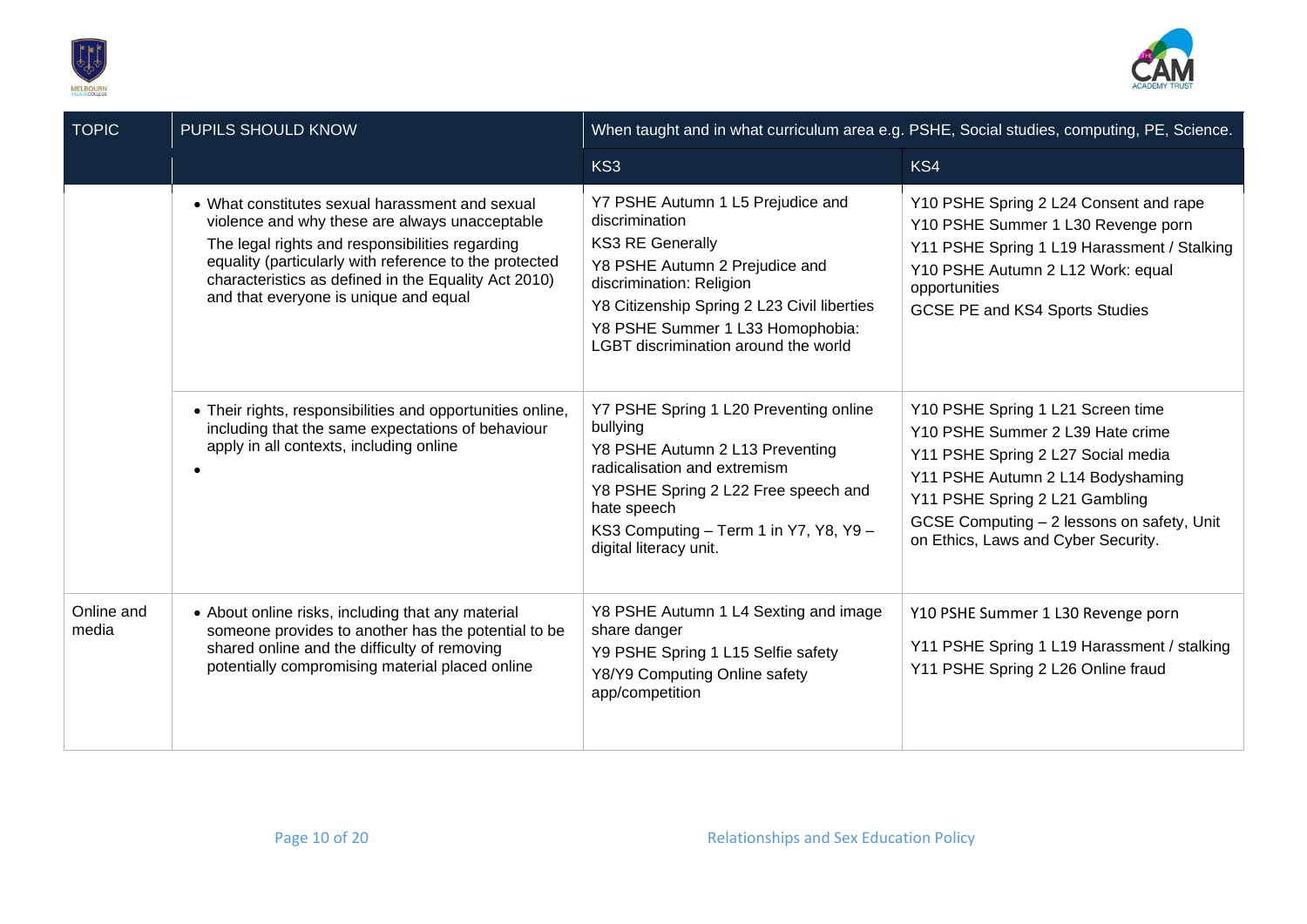



| <b>TOPIC</b> | PUPILS SHOULD KNOW                                                                                                                                                                                                                                                                                                                                                                                                                                                                                                   |                                                                                                                                                                                                                                                                                            | When taught and in what curriculum area e.g. PSHE, Social studies, computing, PE, Science. |
|--------------|----------------------------------------------------------------------------------------------------------------------------------------------------------------------------------------------------------------------------------------------------------------------------------------------------------------------------------------------------------------------------------------------------------------------------------------------------------------------------------------------------------------------|--------------------------------------------------------------------------------------------------------------------------------------------------------------------------------------------------------------------------------------------------------------------------------------------|--------------------------------------------------------------------------------------------|
|              |                                                                                                                                                                                                                                                                                                                                                                                                                                                                                                                      | KS3                                                                                                                                                                                                                                                                                        | KS4                                                                                        |
|              | • Not to provide material to others that they would not<br>want shared further and not to share personal<br>material which is sent to them<br>• What to do and where to get support to report<br>material or manage issues online<br>• The impact of viewing harmful content                                                                                                                                                                                                                                         | Y7 PSHE Autumn 1 Safe social media<br>Y8 PSHE Autumn 2 Extremism- How do<br>leaders attract converts<br>Y8 PSHE Autumn 1 L6 Male body image<br>Y9 PSHE Autumn 1 L7 Body image<br>Y9 digital footprint lesson<br>KS3 Computing – signposting to support.                                    | Y11 PSHE Spring 2 L25 The dark web                                                         |
|              | • That specifically sexually explicit material e.g.<br>pornography presents a distorted picture of sexual<br>behaviours, can damage the way people see<br>themselves in relation to others and negatively affect<br>how they behave towards sexual partners<br>• That sharing and viewing indecent images of children<br>(including those created by children) is a criminal<br>offence which carries severe penalties including jail<br>How information and data is generated, collected, shared<br>and used online | Y8 PSHE Autumn 1 L3 The dangers of<br>pornography<br>Y9 PSHE Autumn 2 L8 Child sexual<br>exploitation<br>Y8 PSHE Autumn 1 L4 Sexting and image<br>share danger<br>Y7 PSHE Autumn 1 L7 Ethical social media<br>Y7, Y8, Y9 Computing - generation,<br>collection and sharing of information. | Y11 PSHE Spring 2 Online fraud                                                             |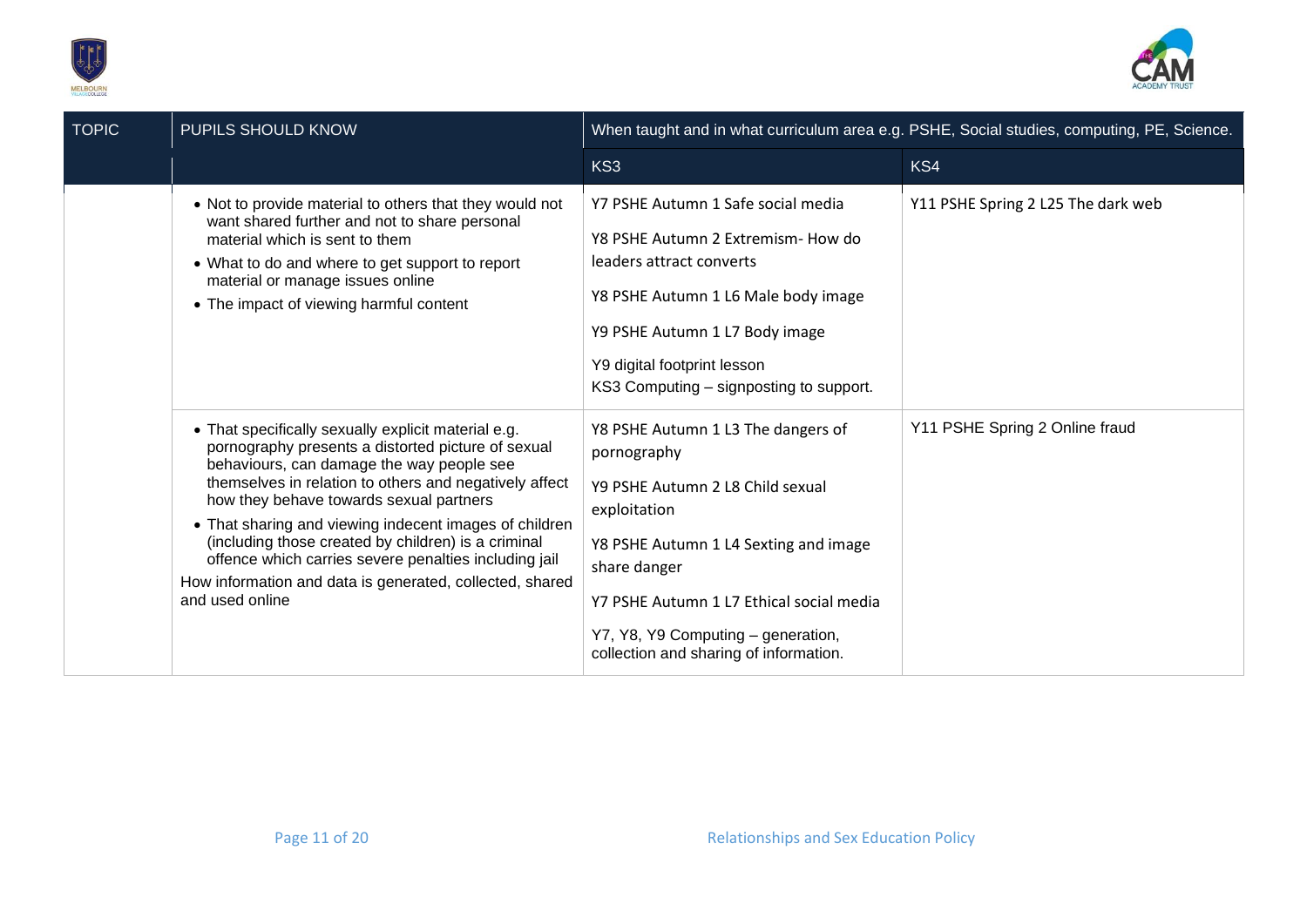



| <b>TOPIC</b>                                                           | PUPILS SHOULD KNOW                                                                                                                                                                                                                                                                                                                                                                                                                                            |                                                                                                                                                                                                                                   | When taught and in what curriculum area e.g. PSHE, Social studies, computing, PE, Science.                          |
|------------------------------------------------------------------------|---------------------------------------------------------------------------------------------------------------------------------------------------------------------------------------------------------------------------------------------------------------------------------------------------------------------------------------------------------------------------------------------------------------------------------------------------------------|-----------------------------------------------------------------------------------------------------------------------------------------------------------------------------------------------------------------------------------|---------------------------------------------------------------------------------------------------------------------|
|                                                                        |                                                                                                                                                                                                                                                                                                                                                                                                                                                               | KS3                                                                                                                                                                                                                               | KS4                                                                                                                 |
|                                                                        | • The concepts of, and laws relating to, sexual<br>consent, sexual exploitation, abuse, grooming,<br>coercion, harassment, rape, domestic abuse, forced<br>marriage, honour-based violence and FGM, and how<br>these can affect current and future relationships<br>• How people can actively communicate and recognise<br>consent from others, including sexual consent, and<br>how and when consent can be withdrawn (in all<br>contexts, including online) | RE Touched on in Y8 Unit 3 Islam<br>Y7 PSHE Su2 L40 Female genital<br>mutilation (FGM)<br>Y8 PSHE Au1 L1 Consent<br>Y9 PSHE Au2 L8 Child sexual exploitation<br>(CSE)<br>Y8 Computing - "Safe Online Talk" lesson<br>on grooming. | Y10 PSHE Sp2 L24 Consent and rape<br>Y11 PSHE Sp1 L19 Harassment / Stalking                                         |
| Being safe                                                             | • How to recognise the characteristics and positive<br>aspects of healthy one-to-one intimate relationships,<br>which include mutual respect, consent, loyalty, trust,<br>shared interests and outlook, sex and friendship<br>• That all aspects of health can be affected by choices<br>they make in sex and relationships, positively or<br>negatively, e.g. physical, emotional, mental, sexual<br>and reproductive health and wellbeing                   | Y9 RE Unit 4 Human Relationships (GCSE)<br>Y7 PSHE Sp1 L18 Romance, teenage love<br>and relationships<br>Y7 PSHE Sp1 L21 Keeping safe and<br>positive relationships                                                               |                                                                                                                     |
| Intimate and<br>sexual<br>relationships,<br>including<br>sexual health | • The facts about reproductive health, including fertility<br>and the potential impact of lifestyle on fertility for men<br>and women                                                                                                                                                                                                                                                                                                                         | Y7 PSHE Su2 L38 Puberty<br>Y7 PSHE Su2 L39 Periods and the<br>menstrual cycle<br>Y9 RE Unit 4 Human Relationships (GCSE)                                                                                                          | Y10 PSHE Su1 L28 Reproductive health<br>Y11 Separate Science - IVF (unit B5)<br>Y11 Science - Mensuration (unit B5) |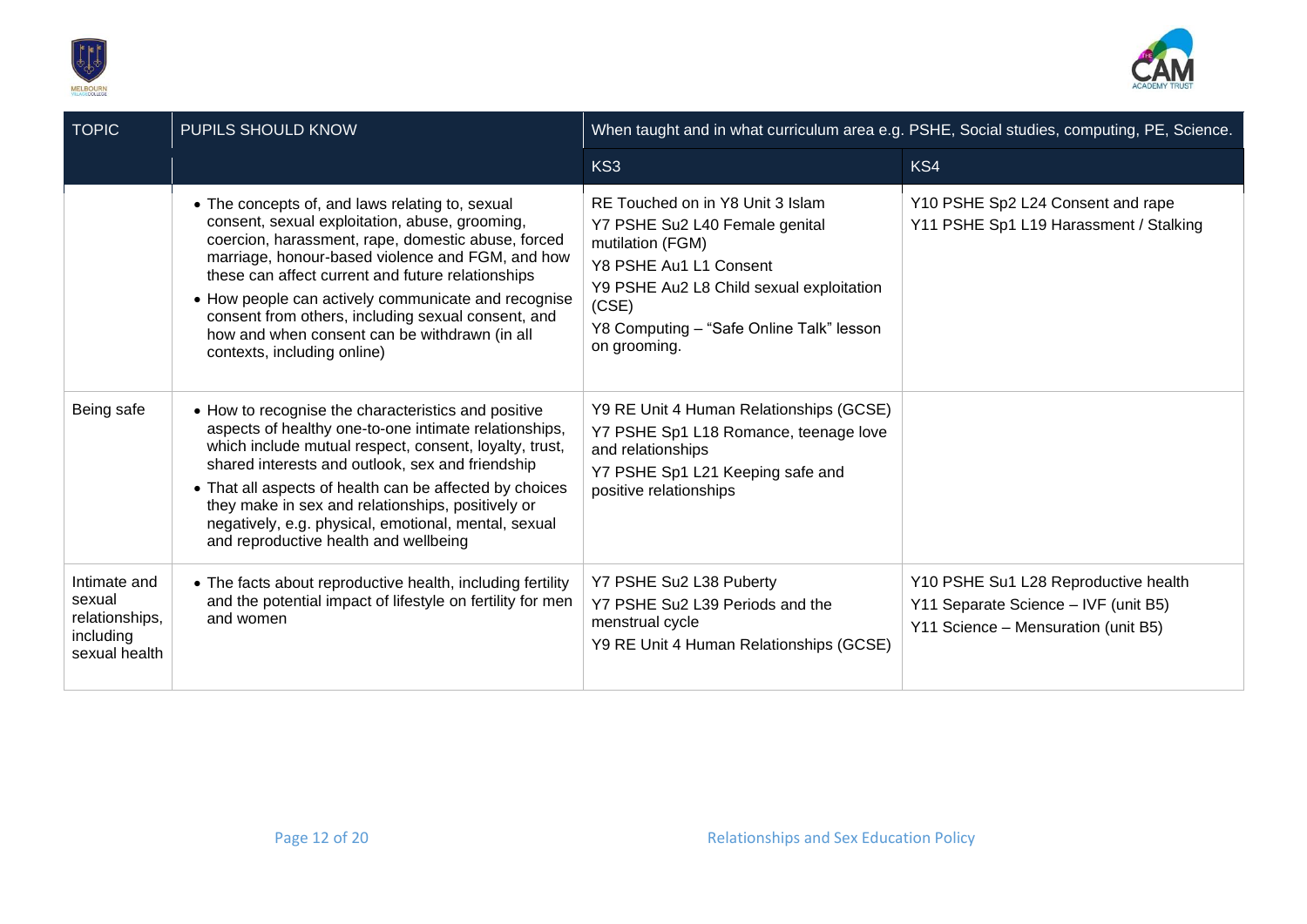



| <b>TOPIC</b> | PUPILS SHOULD KNOW                                                                                                                                                                                                                                                         | When taught and in what curriculum area e.g. PSHE, Social studies, computing, PE, Science. |                                                                      |
|--------------|----------------------------------------------------------------------------------------------------------------------------------------------------------------------------------------------------------------------------------------------------------------------------|--------------------------------------------------------------------------------------------|----------------------------------------------------------------------|
|              |                                                                                                                                                                                                                                                                            | KS3                                                                                        | KS4                                                                  |
|              | • That there are a range of strategies for identifying<br>and managing sexual pressure, including<br>understanding peer pressure, resisting pressure and<br>not pressurising others<br>• That they have a choice to delay sex or to enjoy<br>intimacy without sex          | Y9 RE Unit 4 Human Relationships (GCSE)<br>Y9 PSHE Au2 L15 Delaying sex                    |                                                                      |
|              | • The facts about the full range of contraceptive<br>choices, efficacy and options available                                                                                                                                                                               | Y8 PSHE Au1 L2 Contraceptives                                                              | Y10 PSHE Su1 L29 Unsafe sex<br>Y11 Science - Contraception (unit B5) |
|              | • The facts around pregnancy including miscarriage<br>• That there are choices in relation to pregnancy (with<br>medically and legally accurate, impartial information<br>on all options, including keeping the baby, adoption,<br>abortion and where to get further help) | Y8 Su1 L31 Teenage pregnancy                                                               | Y7 Science - Pregnancy<br>Y11 Science - unit B6                      |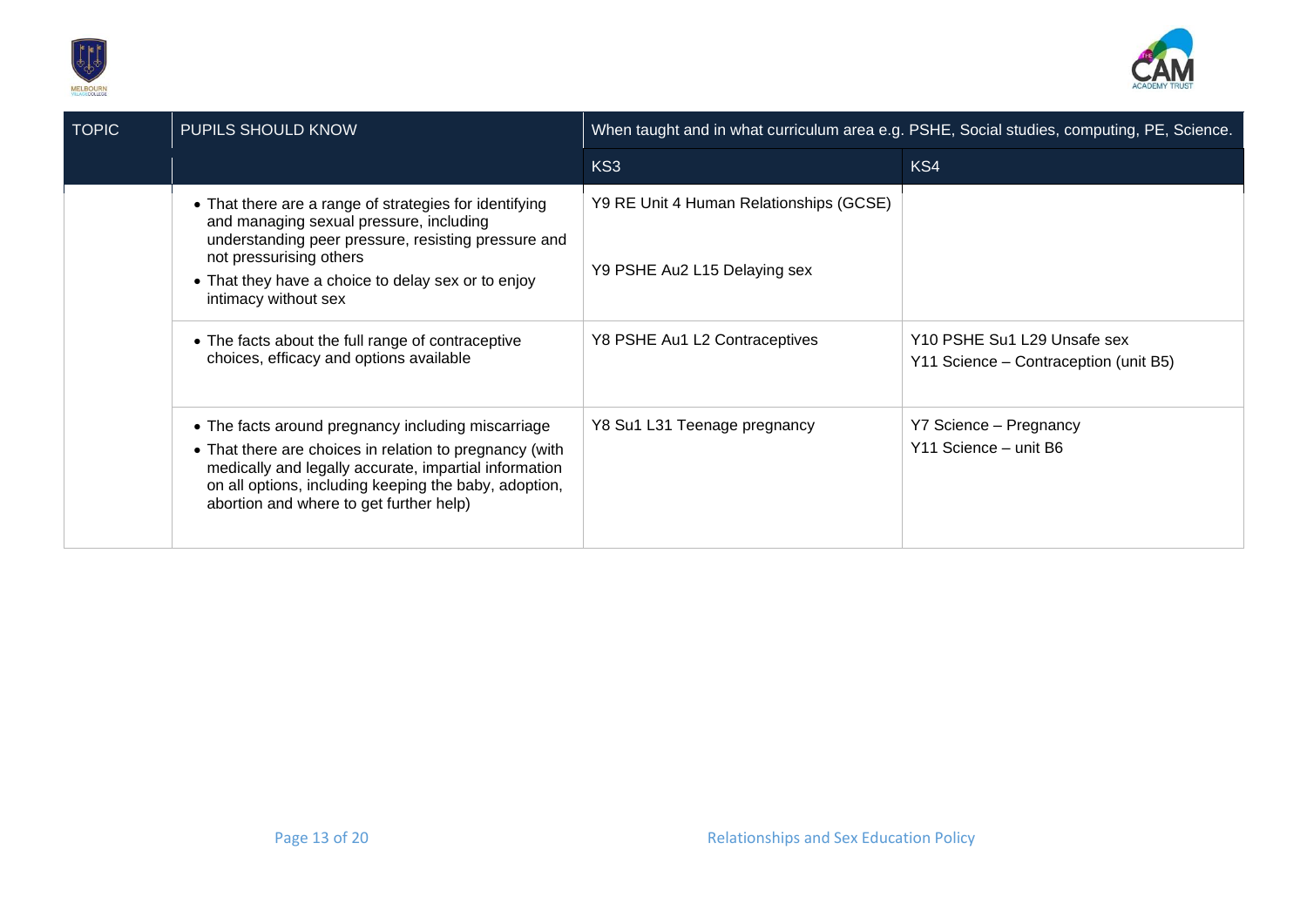



| <b>TOPIC</b>        | PUPILS SHOULD KNOW                                                                                                                                                                                                                                                                                                                                                                                                                                                                                                                                                                       | When taught and in what curriculum area e.g. PSHE, Social studies, computing, PE, Science.                                                                                   |                                                                                                                                                                                           |
|---------------------|------------------------------------------------------------------------------------------------------------------------------------------------------------------------------------------------------------------------------------------------------------------------------------------------------------------------------------------------------------------------------------------------------------------------------------------------------------------------------------------------------------------------------------------------------------------------------------------|------------------------------------------------------------------------------------------------------------------------------------------------------------------------------|-------------------------------------------------------------------------------------------------------------------------------------------------------------------------------------------|
|                     |                                                                                                                                                                                                                                                                                                                                                                                                                                                                                                                                                                                          | KS3                                                                                                                                                                          | KS4                                                                                                                                                                                       |
|                     | • How the different sexually transmitted infections<br>(STIs), including HIV/AIDs, are transmitted, how risk<br>can be reduced through safer sex (including through<br>condom use) and the importance of and facts about<br>testing<br>• About the prevalence of some STIs, the impact they<br>can have on those who contract them and key facts<br>about treatment<br>• How the use of alcohol and drugs can lead to risky<br>sexual behaviour<br>• How to get further advice, including how and where<br>to access confidential sexual and reproductive health<br>advice and treatment | Y8 PSHE Au1 L5 Sexually transmitted<br>infections (STIs)<br>Y9 Science Summer Term - STIs, HPV<br>(unit B2 and B3)                                                           | Y10 PSHE Su1 L29 Unsafe sex<br>Y10 Science Diseases - Pathogens and<br>transmission (unit B3)<br>Y11 Science - Prevention of STIs (condoms)<br>(unit B5)<br>Y10 Science - unit B3 - STIs. |
| Mental<br>wellbeing | Pupils should know<br>• how to talk about their emotions accurately and<br>sensitively, using appropriate vocabulary.                                                                                                                                                                                                                                                                                                                                                                                                                                                                    | Y7 PSHE Su2 L37 Emotional literacy<br>PSHE Y9 Sp2 L26 Grief<br>Tutor time programme                                                                                          | Tutor time programme and assemblies                                                                                                                                                       |
|                     | • that happiness is linked to being connected to others.                                                                                                                                                                                                                                                                                                                                                                                                                                                                                                                                 | PSHE Y7 Au1 L3 Self esteem<br>PSHE Sp1 L16 Maintaining genuine<br>friendships<br>PSHE Y7 Sp1 L25 Keeping safe and<br>positive relationships<br>PSHE Y9 Au2 L10 Peer pressure | PSHE Y11 Au2 L15 Break ups<br>PSHE Y11 Sp2 L24 Conflict management<br>PSHE Y11 Sp2 L27 Social media                                                                                       |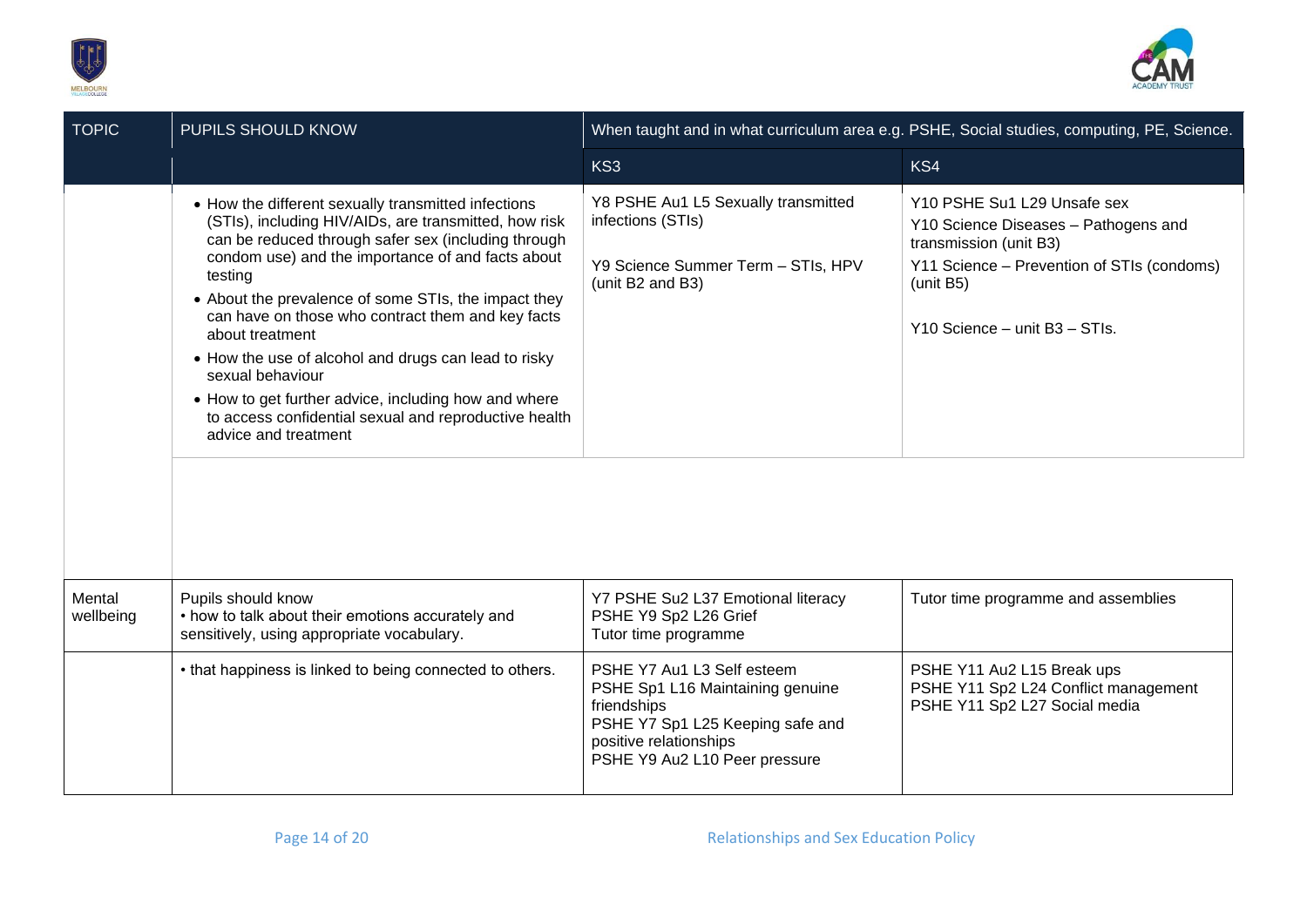



| <b>TOPIC</b>                    | PUPILS SHOULD KNOW                                                                                                                                                                                                                                                                                                                                                                                                                                                                                                                                                                                         | When taught and in what curriculum area e.g. PSHE, Social studies, computing, PE, Science.                                |                                                                                                                                                                                                                                                                       |
|---------------------------------|------------------------------------------------------------------------------------------------------------------------------------------------------------------------------------------------------------------------------------------------------------------------------------------------------------------------------------------------------------------------------------------------------------------------------------------------------------------------------------------------------------------------------------------------------------------------------------------------------------|---------------------------------------------------------------------------------------------------------------------------|-----------------------------------------------------------------------------------------------------------------------------------------------------------------------------------------------------------------------------------------------------------------------|
|                                 |                                                                                                                                                                                                                                                                                                                                                                                                                                                                                                                                                                                                            | KS3                                                                                                                       | KS4                                                                                                                                                                                                                                                                   |
|                                 | • how to recognise the early signs of mental wellbeing<br>concerns.                                                                                                                                                                                                                                                                                                                                                                                                                                                                                                                                        | PSHE Y7 Su2 L36 Keeping good mental<br>health<br>Tutor time programme                                                     | Tutor time programme and assemblies                                                                                                                                                                                                                                   |
|                                 | • common types of mental ill health (e.g. anxiety and<br>depression).                                                                                                                                                                                                                                                                                                                                                                                                                                                                                                                                      | PSHE Y9 Au2 L15 Self harm<br>PSHE Y9 Sp1 L20 Coping with stress<br>PSHE Y9 Sp1 L20 Managing anxiety                       | Tutor time programme and assemblies                                                                                                                                                                                                                                   |
|                                 | • how to critically evaluate when something they do or<br>are involved in has a positive or negative effect on their<br>own or others' mental health.                                                                                                                                                                                                                                                                                                                                                                                                                                                      | PSHE Y7 L19 Bullying or banter                                                                                            | Tutor time programme and assemblies<br>PSHE Y11 Sp1 L21 Gambling<br>PSHE Sp1 L20 Antisocial behaviour                                                                                                                                                                 |
|                                 | • the benefits and importance of physical exercise, time<br>outdoors, community participation and voluntary and<br>service-based activities on mental wellbeing and<br>happiness.                                                                                                                                                                                                                                                                                                                                                                                                                          | Cit Y7 Sp2 L25 What makes a good<br>citizen?<br>PSHE Y7 Su1 L33 Active life and<br>exercising.                            | PSHE Y10 Sp1 L21 Screen time                                                                                                                                                                                                                                          |
| Internet<br>safety and<br>harms | Pupils should know<br>• the similarities and differences between the online<br>world and the physical world, including: the impact of<br>unhealthy or obsessive comparison with others online<br>(including through setting unrealistic expectations for<br>body image), how people may curate a specific image of<br>their life online, over-reliance on online relationships<br>including social media, the risks related to online<br>gambling including the accumulation of debt, how<br>advertising and information is targeted at them and how<br>to be a discerning consumer of information online. | PSHE Y9 Au1 L7 Body image<br>PSHE Y9 Sp1 L21 Selfie safety<br>PSHE Y7 Au1 L7 Ethical social media<br>Computing Y7, Y8, Y9 | PSHE Y11 Au2 L12 Body Positivity<br>PSHE Y11 Au2 L14 Body shaming<br>PSHE Y11 Sp1 L21 Screen time<br>PSHE Y11 Sp2 L27 Social media<br>PSHE Y11 Sp1 L21 Gambling<br>PSHE Y10 Sp1 L17 Fake news<br>PSHE Y11 Sp2 L26 Online fraud<br>Tutor time programme and assemblies |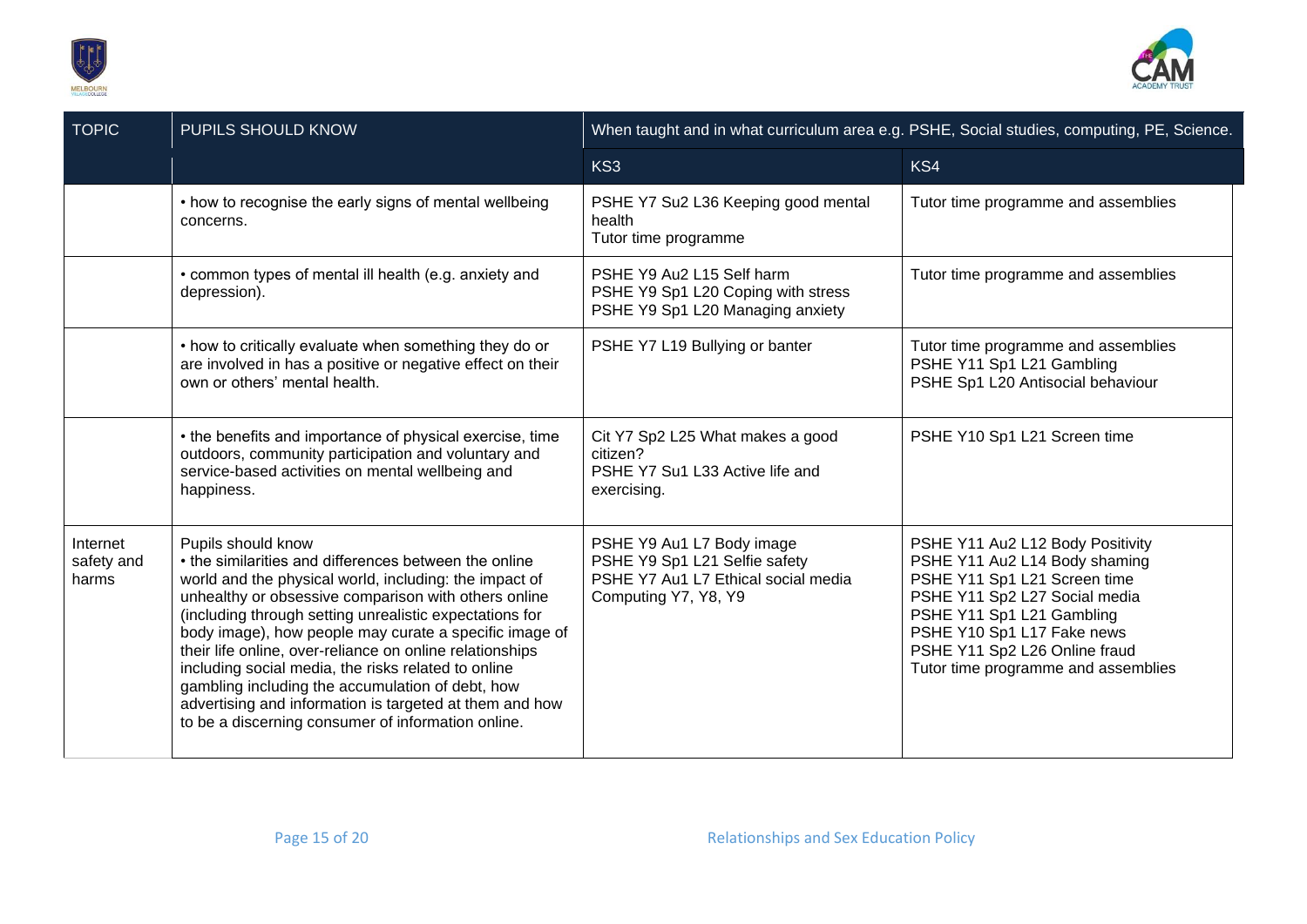



| <b>TOPIC</b>                      | PUPILS SHOULD KNOW                                                                                                                                                                                                                   | When taught and in what curriculum area e.g. PSHE, Social studies, computing, PE, Science.                                                                                                                                                                                                                                                           |                                                                                                                                                                                |
|-----------------------------------|--------------------------------------------------------------------------------------------------------------------------------------------------------------------------------------------------------------------------------------|------------------------------------------------------------------------------------------------------------------------------------------------------------------------------------------------------------------------------------------------------------------------------------------------------------------------------------------------------|--------------------------------------------------------------------------------------------------------------------------------------------------------------------------------|
|                                   |                                                                                                                                                                                                                                      | KS3                                                                                                                                                                                                                                                                                                                                                  | KS4                                                                                                                                                                            |
|                                   | • how to identify harmful behaviours online (including<br>bullying, abuse or harassment) and how to report, or find<br>support, if they have been affected by those behaviours.                                                      | PSHE Y7 Au1 L6 Safe social media<br>PSHE Y7 Sp1 L20 Preventing online<br>bullying<br>PSHE Y8 Au1 L3 Dangers of pornography<br>PSHE Y8 Au1 L4 Sexting and image share<br>danger<br>PSHE Y8 Au2 L11 How do leaders attract<br>converts<br>PSHE Y8 Au2 L13 Preventing radicalisation<br>and extremism<br>PSHE Y8 Sp2 L22 Free speech and hate<br>speech | PSHE Y10 Su1 L30 Revenge porn<br>PSHE Y10 Su2 L39 Hate crime<br>PSHE Y11 Sp1 L19 Harassment / stalking<br>PSHE Y11 Sp2 L25 The dark web<br>Tutor time programme and assemblies |
| Physical<br>health and<br>fitness | Pupils should know<br>• the positive associations between physical activity and<br>promotion of mental wellbeing, including as an approach<br>to combat stress.                                                                      | PSHE Y7 Su1 L28 Healthy living<br>introduction<br>PSHE Y7 Su1 L33 Active life and<br>exercising<br>Biology Y9 Topic B2                                                                                                                                                                                                                               | Y10 and Y11 Core PE - pilates and yoga                                                                                                                                         |
|                                   | • the characteristics and evidence of what constitutes a<br>healthy lifestyle, maintaining a healthy weight, including<br>the links between an inactive lifestyle and ill health,<br>including cancer and cardiovascular ill-health. | PSHE Y7 Su1 L31 Consequences of not<br>living healthily<br>PSHE Y7 Su1 L32 Energy drinks<br>PSHE Y8 Su1 L29 Cancer awareness<br>PSHE Y7 Au1 L6 Eating disorders<br>DT Y8 - "Food and your mood" topic<br>DT Y7, Y8, Y9 - Exercise and Eating for<br>exercise topic<br>DT Y7, Y8, Y9 - Obesity, eating disorders,<br>diet related illnesses           | Tutor time programme and assemblies<br>Science Y10 non communicable disease B2                                                                                                 |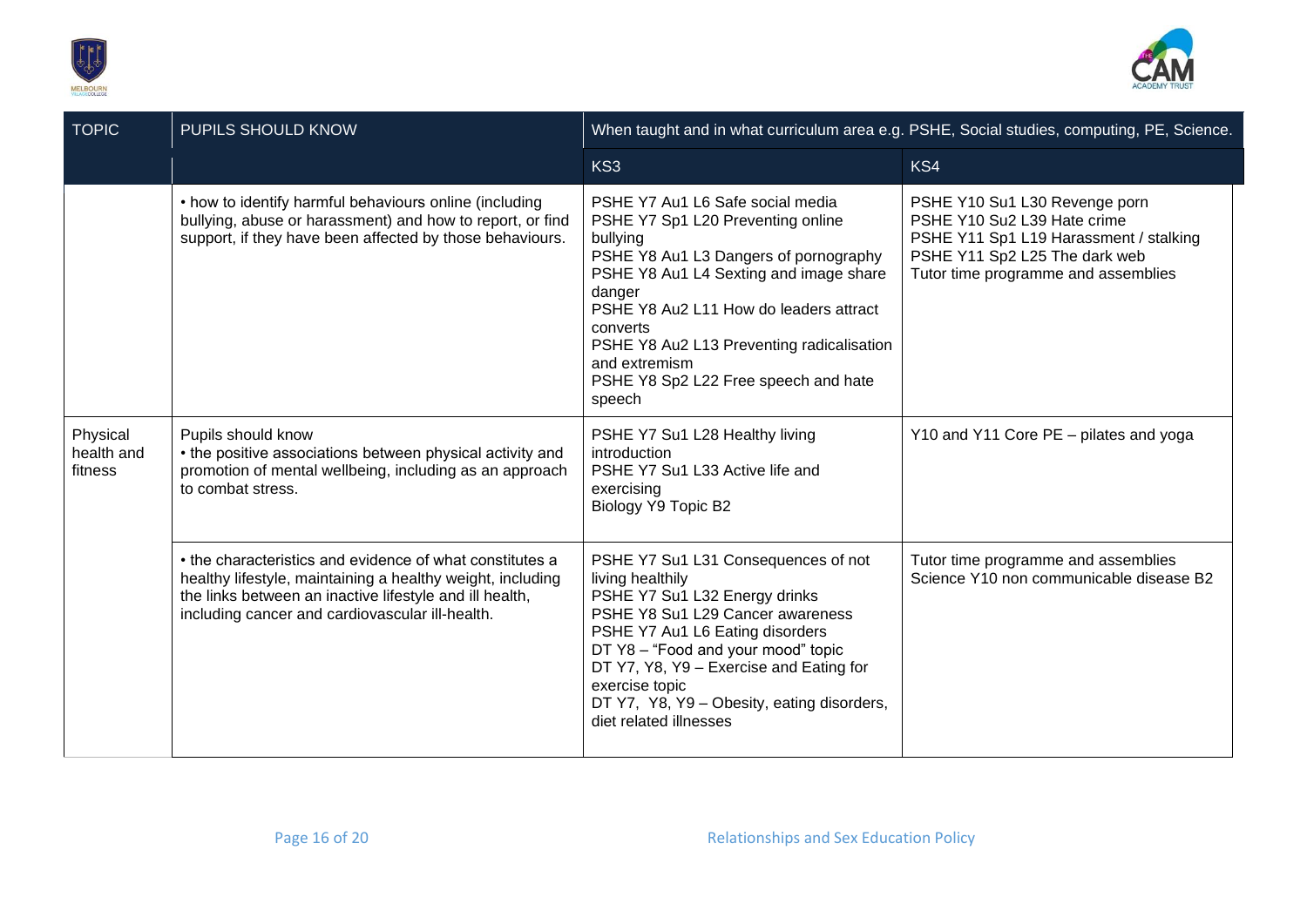



| <b>TOPIC</b>                     | <b>PUPILS SHOULD KNOW</b>                                                                                                                                                                                                   |                                                                                                                                                                                                                                                                                                                                                      | When taught and in what curriculum area e.g. PSHE, Social studies, computing, PE, Science. |
|----------------------------------|-----------------------------------------------------------------------------------------------------------------------------------------------------------------------------------------------------------------------------|------------------------------------------------------------------------------------------------------------------------------------------------------------------------------------------------------------------------------------------------------------------------------------------------------------------------------------------------------|--------------------------------------------------------------------------------------------|
|                                  |                                                                                                                                                                                                                             | KS3                                                                                                                                                                                                                                                                                                                                                  | KS4                                                                                        |
|                                  | • about the science relating to blood, organ and stem cell<br>donation.                                                                                                                                                     | PSHE Y8 Au2 L15 Anti vaxxers, Blood<br>donors and Stem cell research<br>Biology Y9 - B1 Cell Biology                                                                                                                                                                                                                                                 |                                                                                            |
| Healthy<br>eating                | Pupils should know<br>• how to maintain healthy eating and the links between a<br>poor diet and health risks, including tooth decay and<br>cancer                                                                           | PSHE Y7 Su1 L29 Balanced diet<br>PSHE Y7 Su1 L30 Healthy living (food<br>labels)<br>DT Y8 - "Food and your mood" topic<br>DT Y7, Y8, Y9 - Exercise and Eating for<br>exercise topic<br>DT Y7, Y8, Y9 - Obesity, eating disorders,<br>diet related illnesses<br>Science Y8 - Food and Digestion topic<br>PE Y7, Y8, Y9 - Health related fitness topic | GCSE PE Y10 and Y11 - healthy eating<br>GCSE Food and Nutrition Y10 and Y11                |
| Drugs,<br>alcohol and<br>tobacco | Pupils should know<br>• the facts about legal and illegal drugs and their<br>associated risks, including the link between drug use,<br>and the associated risks, including the link to serious<br>mental health conditions. | PSHE Y7 Su1 L34 Smoking<br>PSHE Y7 Su1 L35 Drugs                                                                                                                                                                                                                                                                                                     | Tutor time programme and assemblies                                                        |
|                                  | • the law relating to the supply and possession of illegal<br>substances.                                                                                                                                                   | PSHE Y8 Au2 L13 Drugs and the law                                                                                                                                                                                                                                                                                                                    | Tutor time programme and assemblies                                                        |
|                                  | • the physical and psychological risks associated with<br>alcohol consumption and what constitutes low risk<br>alcohol consumption in adulthood.                                                                            | PSHE Au2 L12 Alcohol awareness<br>DT - KS3 - Alcohol and effect on the body                                                                                                                                                                                                                                                                          | GCSE PE Y10 and Y11 - Impact on body<br>and performance<br>Sports studies (RO51 unit)      |
|                                  | • the physical and psychological consequences of<br>addiction, including alcohol dependency.                                                                                                                                |                                                                                                                                                                                                                                                                                                                                                      | PSHE Y10 Sp2 L23 Binge drinking                                                            |
|                                  | • awareness of the dangers of drugs which are<br>prescribed but still present serious health risks.                                                                                                                         |                                                                                                                                                                                                                                                                                                                                                      |                                                                                            |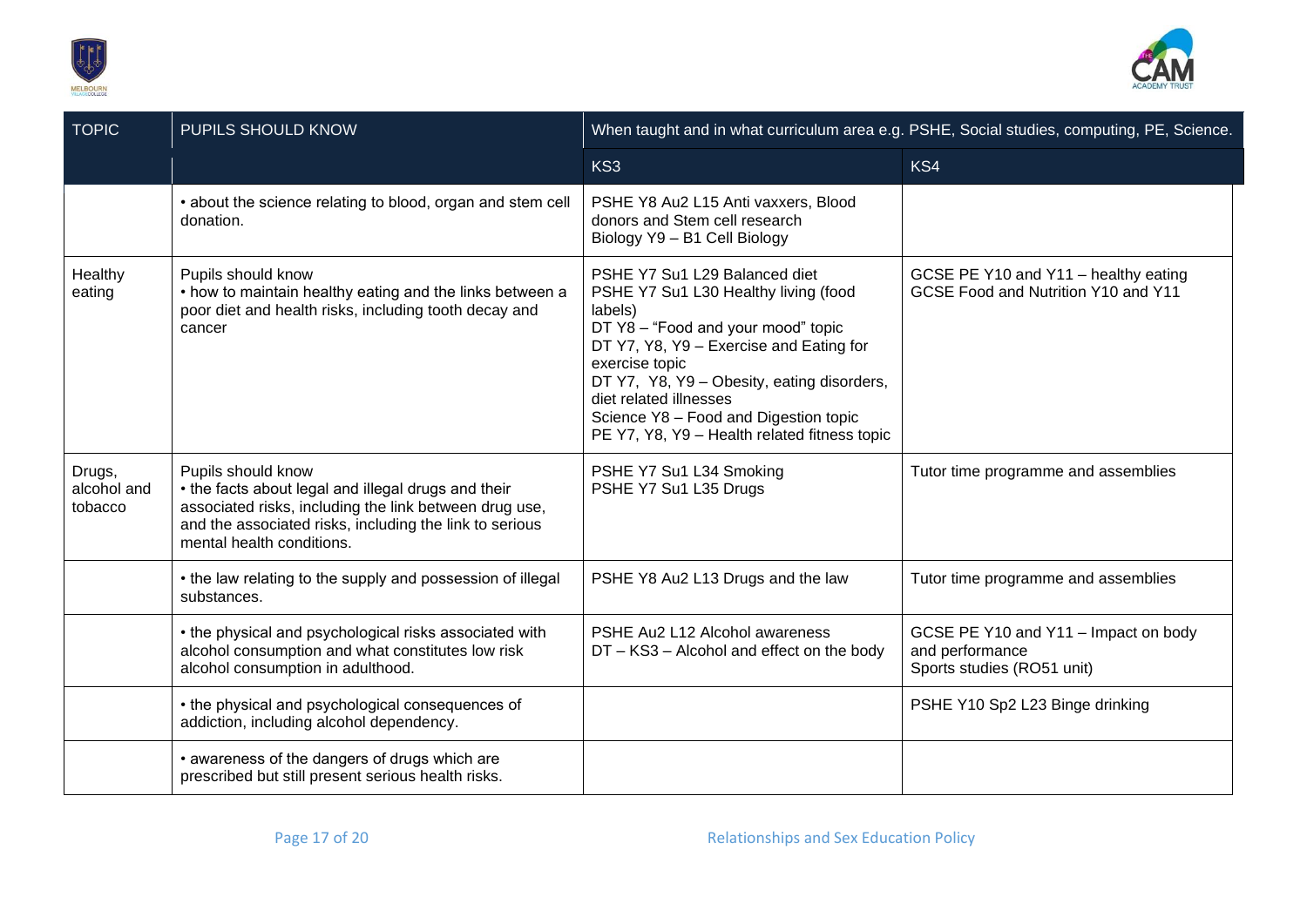



| <b>TOPIC</b>              | PUPILS SHOULD KNOW                                                                                                                                                                                                                                                                                                                   |                                                                                    | When taught and in what curriculum area e.g. PSHE, Social studies, computing, PE, Science. |
|---------------------------|--------------------------------------------------------------------------------------------------------------------------------------------------------------------------------------------------------------------------------------------------------------------------------------------------------------------------------------|------------------------------------------------------------------------------------|--------------------------------------------------------------------------------------------|
|                           |                                                                                                                                                                                                                                                                                                                                      | KS3                                                                                | KS4                                                                                        |
|                           | • the facts about the harms from smoking tobacco<br>(particularly the link to lung cancer), the benefits of<br>quitting and how to access support to do so.                                                                                                                                                                          | PSHE Y8 Su1 L28 Vaping, nicotine and<br>smoking                                    | GCSE PE Y10 and Y11 - Impact on body<br>and performance<br>Sports studies (RO51 unit)      |
| Health and<br>prevention  | Pupils should know<br>• about personal hygiene, germs including bacteria,<br>viruses, how they are spread, treatment and prevention<br>of infection, and about antibiotics.<br>• about dental health and the benefits of good oral<br>hygiene and dental flossing, including healthy eating and<br>regular check-ups at the dentist. | PSHE Y7 Su1 L31 Consequences of not<br>living healthily<br>PE Y7, Y8, Y9 - hygiene |                                                                                            |
|                           | • (late secondary) the benefits of regular self-examination<br>and screening.                                                                                                                                                                                                                                                        |                                                                                    | PSHE Y10 Su1 L28 Reproductive health<br>PSHE Y10 Su1 L29 Unsafe sex                        |
|                           | • the facts and science relating to immunisation and<br>vaccination.                                                                                                                                                                                                                                                                 | PSHE Y8 Au2 L15, Anti vaxxers, organ<br>donation and stem cells.                   | Biology Y10 B3 - Infection and Response                                                    |
|                           | • the importance of sufficient good quality sleep for good<br>health and how a lack of sleep can affect weight, mood<br>and ability to learn.                                                                                                                                                                                        | PSHE Y9 Sp1 L19 Coping with stress<br>Tutor time programme and assemblies          | PSHE Y11 Au2 L10 Rest and sleep<br>Tutor time programme and assemblies                     |
| <b>Basic first</b><br>aid | Pupils should know<br>• basic treatment for common injuries.<br>. life-saving skills, including how to administer CPR.<br>• the purpose of defibrillators and when one might be<br>needed.                                                                                                                                           | PSHE Su1 L30 Personal safety and first aid<br>including CPR                        | PSHE Y10 Sp2 L25 CPR                                                                       |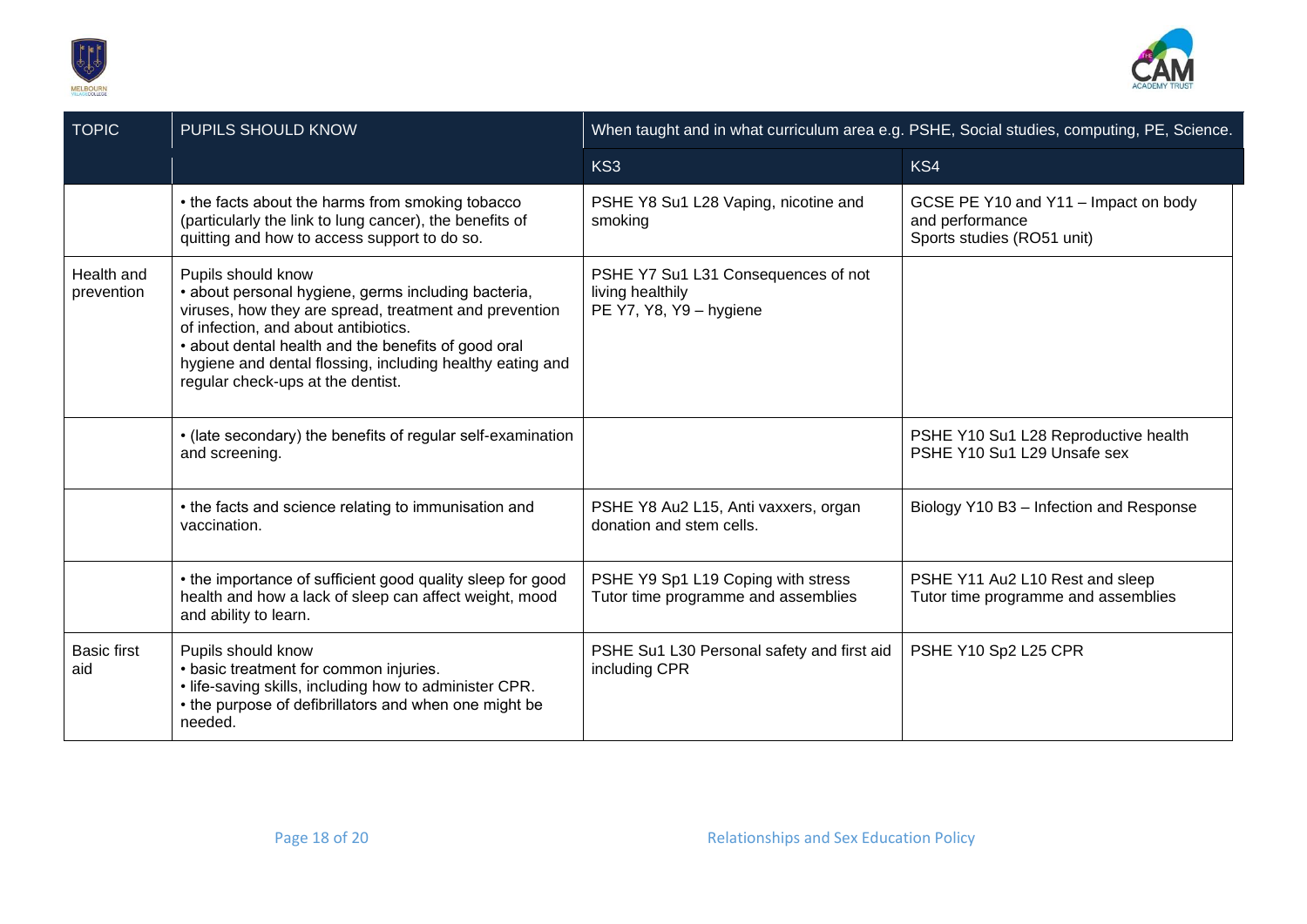



| <b>TOPIC</b>                   | <b>PUPILS SHOULD KNOW</b>                                                                                                                                                                                                            |                                                                                                                               | When taught and in what curriculum area e.g. PSHE, Social studies, computing, PE, Science. |
|--------------------------------|--------------------------------------------------------------------------------------------------------------------------------------------------------------------------------------------------------------------------------------|-------------------------------------------------------------------------------------------------------------------------------|--------------------------------------------------------------------------------------------|
|                                |                                                                                                                                                                                                                                      | KS <sub>3</sub>                                                                                                               | KS4                                                                                        |
| Changing<br>adolescent<br>body | Pupils should know<br>• key facts about puberty, the changing adolescent body<br>and menstrual wellbeing.<br>• the main changes which take place in males and<br>females, and the implications for emotional and physical<br>health. | PSHE Y7 Su2 L38 Puberty<br>PSHE Su2 L39 Periods and the menstrual<br>cvcle<br>Science Y7 - Puberty<br>PE Y7, Y8, Y9 - hygiene | Biology Y11 - B5 Hormones and Physical<br>changes                                          |